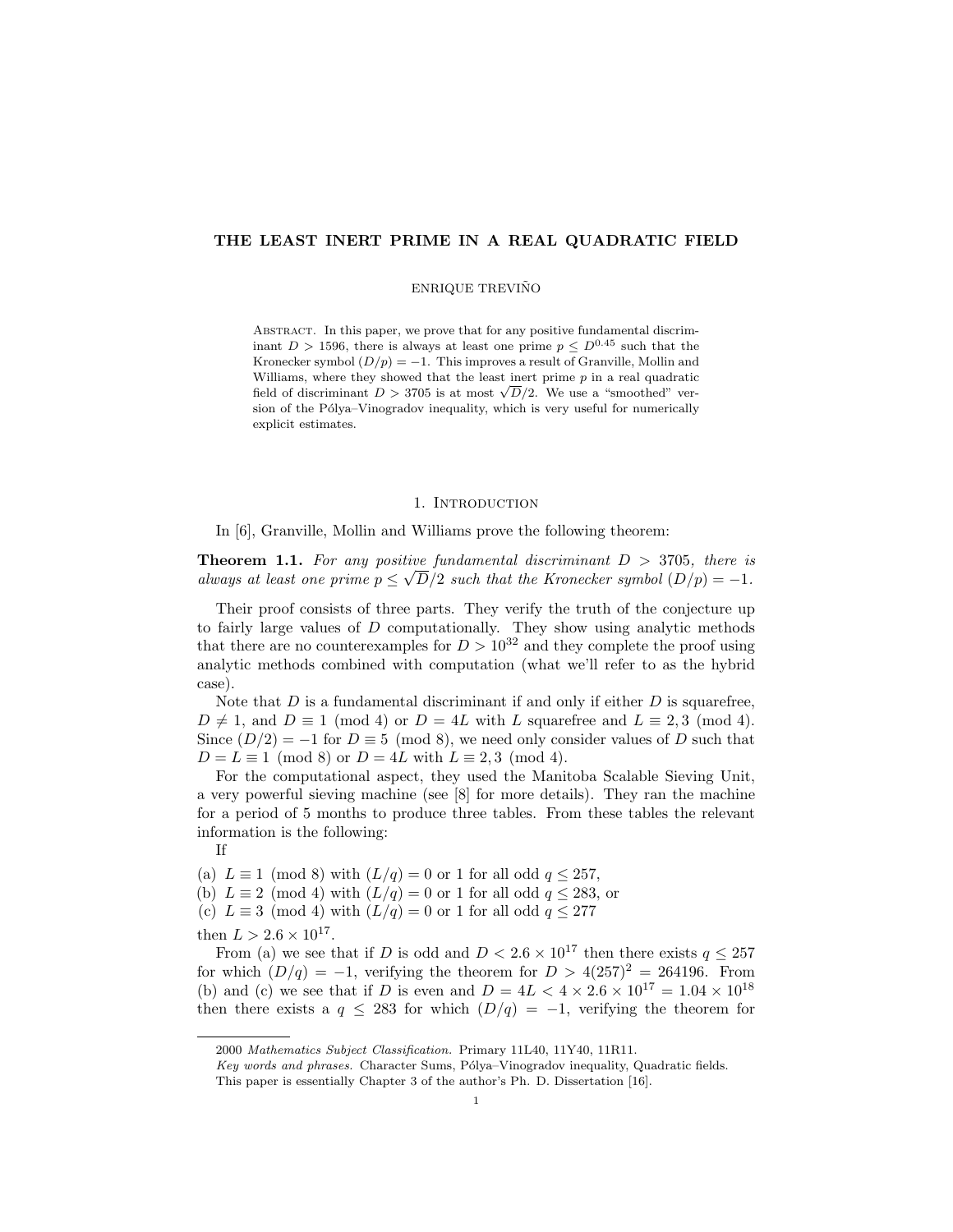$D > 4(283)^2 = 320356$ . Running a simple loop over all fundamental discriminants below 320356 we find that if we let

 $S = \{D \mid \text{the least prime } p \text{ such that } (D/p) = -1 \text{ satisfies } p > \sqrt{D}/2 \},$ then

> $S = \{5, 8, 12, 13, 17, 24, 28, 33, 40, 57, 60, 73, 76, 88, 97, 105, 120, 124,$ 129, 136, 145, 156, 184, 204, 249, 280, 316, 345, 364, 385, 424, 456, 520, 561, 609, 616, 924, 940, 984, 1065, 1596, 2044, 3705}.

We point out that in  $[6]$  they failed to mention that 120 and 561 are in S and they incorrectly claim 2244 ∈ S (note that 2244 is not a fundamental discriminant since  $2244/4 = 561 \equiv 1 \pmod{4}$ . Theorem 1.1 was first conjectured in Chapter 6 of [9] with a slightly different wording, focusing on the radicand instead of on the fundamental discriminant. When [6] translated radicands to discriminants there were mistakes; changing 561 to 2244 (this accounts for claiming 2244  $\in S$  while neglecting that  $561 \in S$ ) and we suspect that since  $60 \in S$  they thought that the radicand 30 was already accounted for, therefore not including 120 in S.

For the analytical methods in the proof, i.e., to show that  $D > 10^{32}$  works, the main tool in the paper is the Pólya–Vinogradov inequality. The Pólya–Vinogradov inequality states that there exists an absolute universal constant  $c$  such that for

every character  $\chi$  to the modulus q we have the inequality  $\sum^{M+N}$  $n = M+1$  $\chi(n)$   $\leq c\sqrt{q}\log q.$ 

This is the aspect on which we have been able to make some improvements by using the Smoothed Pólya–Vinogradov inequality, recently introduced by Levin, Pomerance, and Soundararajan [7].

To complete the proof, i.e., to show that when  $D \leq 10^{32}$ ,  $D > 2.6 \times 10^{17}$  works in the odd case and  $D > 1.04 \times 10^{18}$  works in the even case, the authors combined the Pólya–Vinogradov inequality with computation. This aspect of their proof would not be needed if one uses the Smoothed Pólya–Vinogradov, however it is needed in our case to be able to improve their theorem.

In this paper we will prove

**Theorem 1.2.** For any positive fundamental discriminant  $D > 1596$ , there is always at least one prime  $p \leq D^{0.45}$  such that the Kronecker symbol  $(D/p) = -1$ .

Note, that by using the tables provided in  $[6]$  the only even values of  $D <$  $1.04 \times 10^{18}$  that can contradict the theorem satisfy  $D < 283^{1/0.45} < 280812$  and the only odd values of  $D < 2.6 \times 10^{17}$  that can contradict the theorem satisfy  $D < 257^{1/45} < 226677$ . Checking over all these values we find that the set of counterexamples  $S'$  is

 $S' = \{8, 12, 24, 28, 33, 40, 60, 105, 120, 156, 184, 204, 280, 364, 456, 520, 1596\}.$ 

This set is sparser than S because for  $D < 2^{20} = 1048576$ ,  $\sqrt{D}/2$  is smaller than  $D^{0.45}$ .

In this paper, we are concerned with numerically explicit estimates. If we were interested in asymptotic results, then using the Burgess inequality (see [2]), it can be shown that the least inert prime in a real quadratic field of fundamental discriminant D is  $\ll_{\varepsilon}$   $D^{\frac{1}{4\sqrt{\varepsilon}}+\varepsilon}$ , where  $\varepsilon$  is a positive real number. We can do much better by assuming the extended Riemann Hypothesis, since in that case, Bach [1, Theorem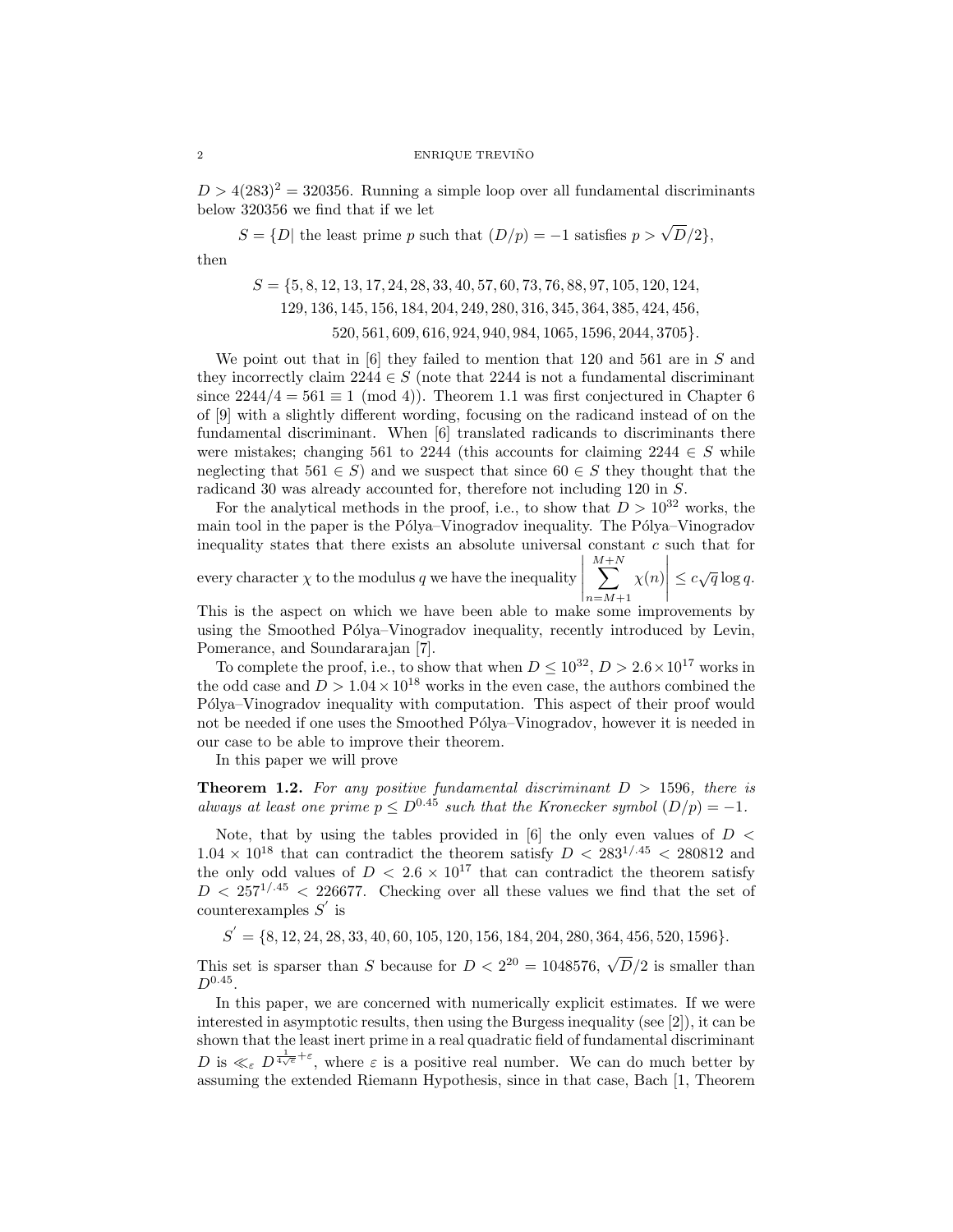2, p. 372 proved that the least inert prime is at most  $2(\log D)^2$ . It is also worth pointing out that in this paper, we deal with the difficult case of  $D$  not necessarily being prime. If D were prime, then Norton [11] proved that the least inert prime is at most  $3.9D^{1/4}\log D$ , and the author [16] improved this to  $0.9D^{1/4}\log D$ <sup>1</sup>

This paper is divided as follows: In section 2, we prove a slightly better smoothed P´olya–Vinogradov inequality, one that uses a little more information about the modulus of the character. This inequality will be key in our proof of Theorem 1.2. In section 3, we will prove many technical lemmas that will be used in the proof of the main theorem. In section 4 we prove the theorem for  $D > 10^{24}$  and in the last section (section 5) we close the gap proving the theorem for  $D > 10^{18}$  when D is even and  $D > 10^{17}$  when D is odd.

## 2. SMOOTHED PÓLYA-VINOGRADOV

**Theorem 2.1.** Let  $\chi$  be a primitive character to the modulus  $q > 1$ , let M, N be real numbers with  $0 < N \leq q$ . Then

$$
|S_{\chi}(M,N)| = \left|\sum_{M \leq n \leq M+2N} \chi(n) \left(1 - \left|\frac{n-M}{N} - 1\right|\right)\right| \leq \frac{\phi(q)}{q} \sqrt{q} + 2^{(\omega(q)-1)} \frac{N}{\sqrt{q}}.
$$

Proof. We follow the proof in [7]. Let

$$
H(t) = \max\{0, 1 - |t|\}.
$$

We wish to estimate  $|S_{\chi}(M,N)|$ .

Using the identity (see Corollary 9.8 in [10])

$$
\chi(n) = \frac{1}{\tau(\bar{\chi})} \sum_{j=1}^{q} \bar{\chi}(j) e(nj/q),
$$

where  $e(x) := e^{2\pi ix}$  and  $\tau(\chi) = \sum_{n=1}^{q}$  $a=1$  $\chi(a)e(a/q)$  is the Gauss sum, we can deduce

$$
S_{\chi}(M,N) = \frac{1}{\tau(\bar{\chi})} \sum_{j=1}^{q} \bar{\chi}(j) \sum_{n \in \mathbb{Z}} e(nj/q) H\left(\frac{n-M}{N} - 1\right).
$$

The Fourier transform (see Appendix D in [10]) of  $H$  is

$$
\widehat{H}(s) = \int_{-\infty}^{\infty} H(t)e(-st)dt = \frac{1 - \cos 2\pi s}{2\pi^2 s^2}
$$
 when  $s \neq 0$ ,  $\widehat{H}(0) = 1$ ,

which is nonnegative for s real. In general, if  $f(t) = e(\alpha t)H(\beta t + \gamma)$  with  $\beta > 0$ , then  $\hat{f}(s) = \frac{1}{\beta} e\left(\frac{s-\alpha}{\beta}\gamma\right) \hat{H}\left(\frac{s-\alpha}{\beta}\right)$ , using  $\alpha = j/q$ ,  $\beta = 1/N$  and  $\gamma = -M/N - 1$ , then by Poisson summation we get

$$
S_{\chi}(M,N)=\frac{N}{\tau(\bar{\chi})}\sum_{j=1}^q\bar{\chi}(j)\sum_{n\in\mathbb{Z}}e\left(-(M+N)\left(n-\frac{j}{q}\right)\right)\widehat{H}\left(\left(n-\frac{j}{q}\right)N\right).
$$

<sup>1</sup>Norton announced in [12] that he could prove that the least inert prime was at most  $1.1D^{1/4}(\log D + 4)$ , but he did not prove it.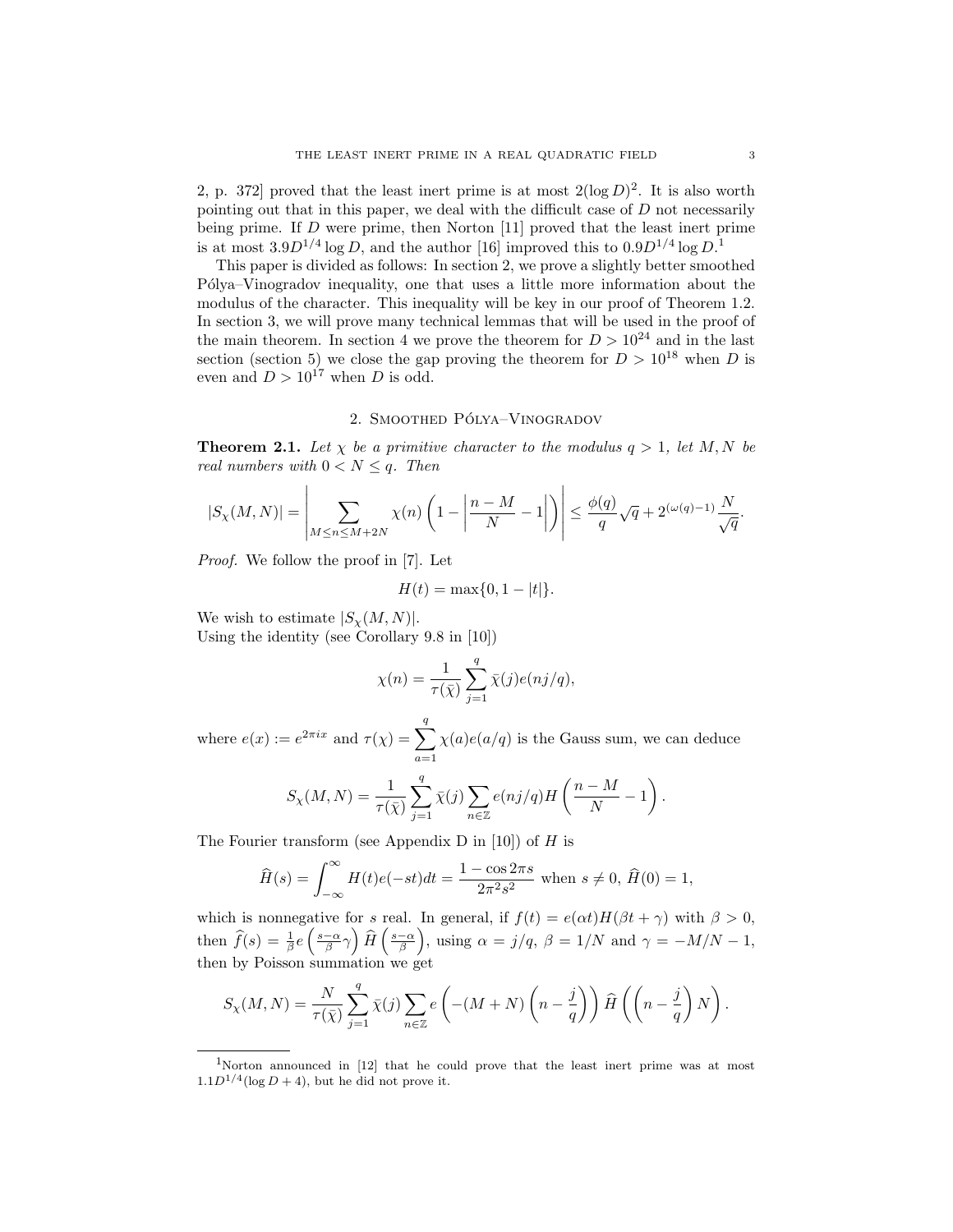## 4 ENRIQUE TREVIÑO

Using that if  $(n, q) > 1$  then  $\chi(n) = 0$ , that  $\widehat{H}$  is nonnegative and that  $|\tau(\bar{\chi})| = \sqrt{q}$ for primitive characters, we have

$$
\left|S_{\chi}(M,N)\right|\leq \frac{N}{\sqrt{q}}\sum_{\substack{j=1\\(j,q)=1}}^{q}\sum_{n\in\mathbb{Z}}\widehat{H}\left(\left(n-\frac{j}{q}\right)N\right)=\frac{N}{\sqrt{q}}\sum_{\substack{k\in\mathbb{Z}\\(k,q)=1}}\widehat{H}\left(\frac{kN}{q}\right).
$$

Using inclusion-exclusion we get

$$
|S_{\chi}(M,N)| \leq \frac{N}{\sqrt{q}} \sum_{d|q} \mu(d) \sum_{k \in \mathbb{Z}} \widehat{H}\left(\frac{k d N}{q}\right) = \sqrt{q} \sum_{d|q} \frac{\mu(d)}{d} \sum_{k \in \mathbb{Z}} \frac{dN}{q} \widehat{H}\left(\frac{k d N}{q}\right).
$$

Since the Fourier transform of  $H\left(\frac{qt}{Nd}\right)$  is  $\frac{dN}{q}\hat{H}\left(\frac{sdN}{q}\right)$ , then by Poisson summation (2.1)

$$
|S_{\chi}(M,N)| \leq \sqrt{q} \sum_{d|q} \frac{\mu(d)}{d} \sum_{l \in \mathbb{Z}} H\left(\frac{ql}{Nd}\right) = \sqrt{q} \sum_{d|q} \frac{\mu(d)}{d} \left(1 + 2 \sum_{1 \leq l \leq \frac{Nd}{q}} \left(1 - \frac{ql}{Nd}\right)\right)
$$
  

$$
= \sqrt{q} \sum_{d|q} \frac{\mu(d)}{d} + 2\sqrt{q} \sum_{d|q} \frac{\mu(d)}{d} \sum_{1 \leq l \leq \frac{Nd}{q}} \left(1 - \frac{ql}{Nd}\right)
$$
  

$$
= \frac{\phi(q)}{q} \sqrt{q} + 2\sqrt{q} \sum_{d|q} \frac{\mu(d)}{d} \sum_{1 \leq l \leq \frac{Nd}{q}} \left(1 - \frac{ql}{Nd}\right).
$$

Note that for the last inner sum to be non-empty,  $d \geq \frac{q}{N}$ . Let's calculate the inner sum:

$$
\sum_{1 \le l \le \frac{Nd}{q}} \left(1 - \frac{ql}{Nd}\right) = \left\lfloor \frac{Nd}{q} \right\rfloor \left(1 - \frac{q}{2Nd} \left(\left\lfloor \frac{Nd}{q} \right\rfloor + 1\right)\right).
$$

Replacing  $\left|\frac{Nd}{q}\right|$  with  $\frac{Nd}{q} - \left{\frac{Nd}{q}\right\}$  and multiplying through, we get:

(2.2) 
$$
\sum_{1 \le l \le \frac{Nd}{q}} \left(1 - \frac{ql}{Nd}\right) = \frac{Nd}{2q} - \frac{1}{2} + \frac{q}{2Nd} \left\{\frac{Nd}{q}\right\} \left(1 - \left\{\frac{Nd}{q}\right\}\right).
$$

Now,

(2.3) 
$$
\frac{q}{2Nd} \left\{ \frac{Nd}{q} \right\} \left( 1 - \left\{ \frac{Nd}{q} \right\} \right) \le \frac{q}{8Nd} \le \frac{1}{8}.
$$

The last inequality follows from  $d \geq \frac{q}{N}$ . Combining (2.2) with (2.3) we get

(2.4) 
$$
0 \leq \sum_{l \leq \frac{Nd}{q}} \left(1 - \frac{ql}{Nd}\right) < \frac{Nd}{2q}.
$$

From  $(2.1)$  and  $(2.4)$  we get

$$
|S_{\chi}(M,N)| < \frac{\phi(q)}{q} \sqrt{q} + 2\sqrt{q} \sum_{\substack{d|q \\ \mu(d)=1}} \frac{1}{d} \left(\frac{Nd}{2q}\right) \le \frac{\phi(q)}{q} \sqrt{q} + \frac{N}{\sqrt{q}} \sum_{\substack{d|q \\ \mu(d)=1}} 1
$$
\n
$$
= \frac{\phi(q)}{q} \sqrt{q} + 2^{(\omega(q)-1)} \frac{N}{\sqrt{q}}.
$$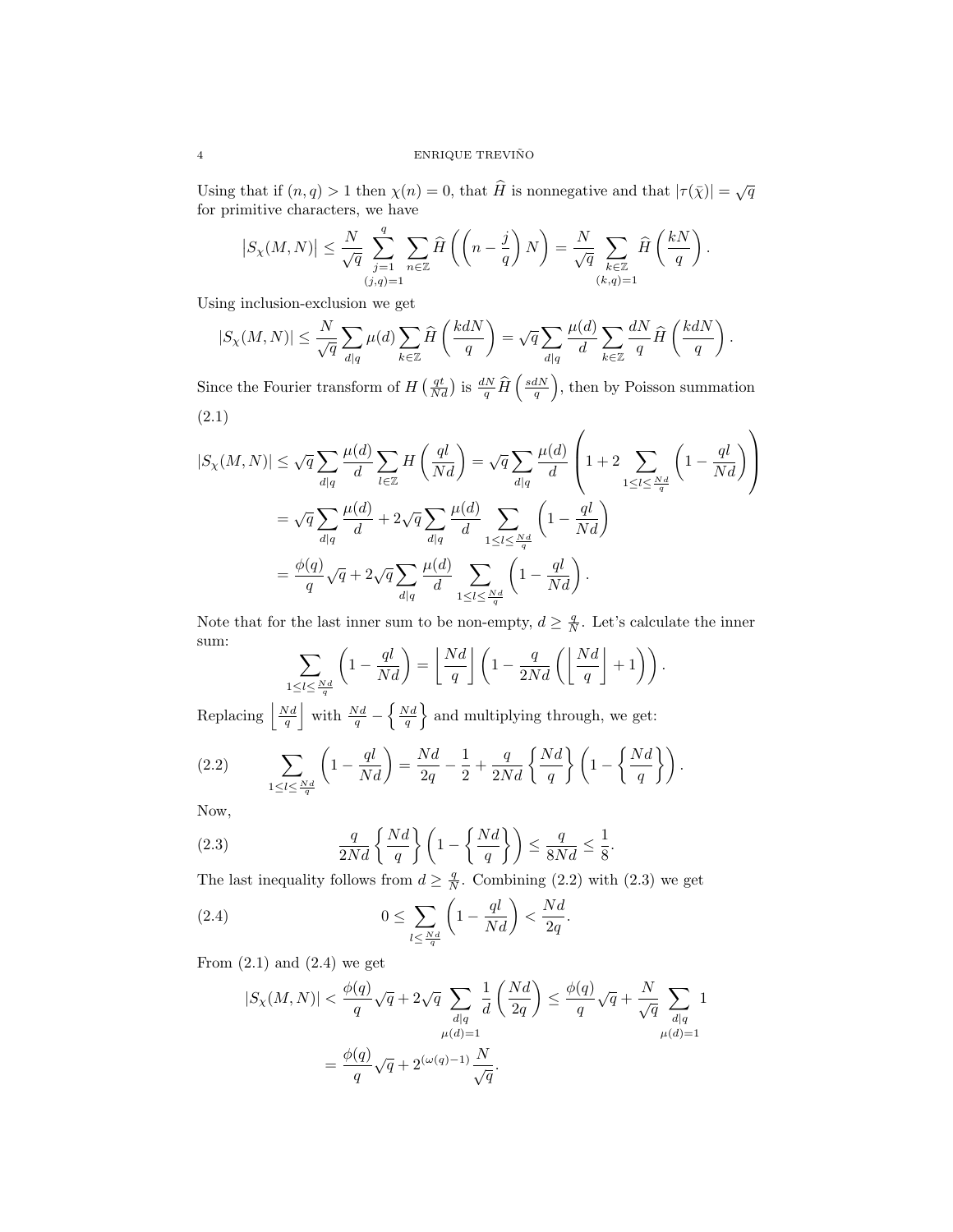### 3. Useful lemmas

We start by calculating a sum that pops up when dealing with the smoothed Pólya–Vinogradov inequality.

**Lemma 3.1.** If  $x$  is a positive real number, then

$$
\sum_{n \le 2x} \left( 1 - \left| \frac{n}{x} - 1 \right| \right) = x - \frac{\|x\|^2}{x},
$$

where  $||x||$  is the distance from x to the nearest integer.

Proof. Let's work on the sum:

$$
(3.1)
$$
\n
$$
\sum_{n \leq 2x} \left( 1 - \left| \frac{n}{x} - 1 \right| \right) = \sum_{n \leq x} \frac{n}{x} + \sum_{x < n \leq 2x} \left( 2 - \frac{n}{x} \right) = \frac{2}{x} \sum_{n \leq x} n - \frac{1}{x} \sum_{n \leq 2x} n + 2 \lfloor 2x \rfloor - 2 \lfloor x \rfloor
$$
\n
$$
= \frac{2}{x} \frac{\lfloor x \rfloor (\lfloor x \rfloor + 1)}{2} - \frac{1}{x} \frac{\lfloor 2x \rfloor (\lfloor 2x \rfloor + 1)}{2} + 2 \lfloor 2x \rfloor - 2 \lfloor x \rfloor
$$
\n
$$
= \frac{\lfloor 2x \rfloor}{2x} (2x + \{ 2x \} - 1) - \frac{\lfloor x \rfloor}{x} (x + \{ x \} - 1).
$$

Case 1:  $||x|| = {x}$ . Then  $|2x| = 2|x|$  and  ${2x} = 2{x}$ . Using this and equation  $(3.1)$  we get

$$
\sum_{n \le 2x} \left( 1 - \left| \frac{n}{x} - 1 \right| \right) = \frac{|x|}{x} \left( 2x + 2\{x\} - 1 - x - \{x\} + 1 \right)
$$

$$
= \frac{|x|}{x} \left( x + \{x\} \right) = \frac{x^2 - \{x\}^2}{x} = x - \frac{||x||^2}{x}
$$

Case 2:  $||x|| = 1 - \{x\}$ . Then  $|2x| = 2|x| + 1$  and  $\{2x\} = 2\{x\} - 1$ . Using this and equation (3.1) we get

$$
\sum_{n\leq 2x} \left(1 - \left|\frac{n}{x} - 1\right|\right) = \frac{2\lfloor x \rfloor + 1}{2x} \left(2x + 2\{x\} - 2\right) - \frac{\lfloor x \rfloor}{x} \left(x + \{x\} - 1\right)
$$

$$
= \frac{\lfloor x \rfloor}{x} \left(x + \{x\} - 1\right) + \frac{1}{2x} \left(2x + 2\{x\} - 2\right) = \frac{x + \{x\} - 1}{x} \left(\lfloor x \rfloor + 1\right)
$$

$$
= \frac{(x + (\{x\} - 1))(x - (\{x\} - 1))}{x} = \frac{x^2 - (1 - \{x\})^2}{x} = x - \frac{\|x\|^2}{x}.
$$

In the proof of the main theorem, we will need to consider the same sum but sieving out the numbers n that satisfy  $gcd(n, D) > 1$ . Therefore we prove the following result.

**Lemma 3.2.** Let  $N$  be a positive real number and let  $D$  be a positive integer. Then

$$
\sum_{\substack{n \le 2N \\ (n,D)=1}} \left(1 - \left|\frac{n}{N} - 1\right|\right) \ge \frac{\phi(D)}{D}N - 2^{(\omega(D)-2)}.
$$

.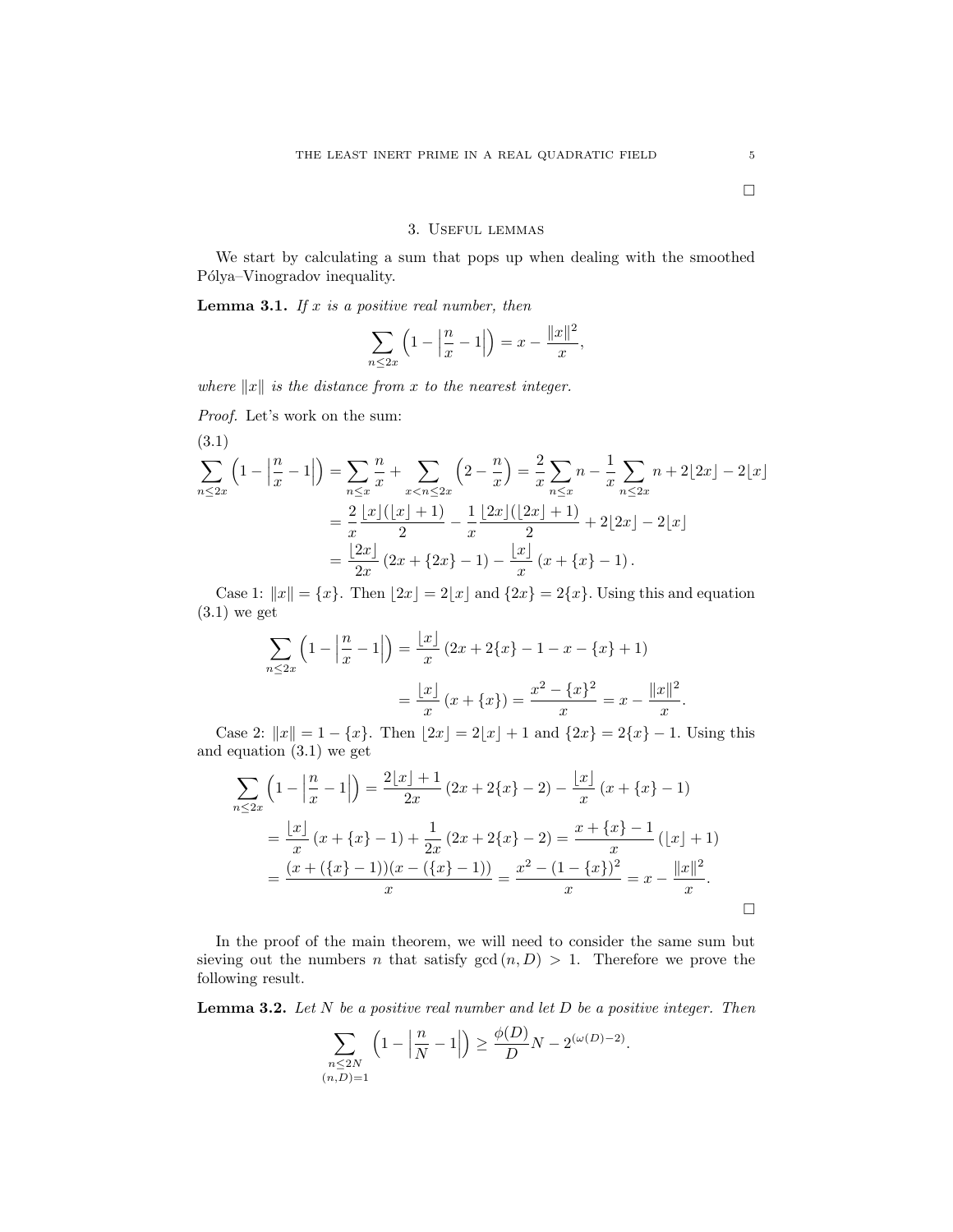Proof. Using Lemma 3.1,

(3.2)  
\n
$$
\sum_{\substack{n \leq 2N \ (n,D)=1}} \left(1 - \left|\frac{n}{N} - 1\right|\right) = \sum_{d|D} \mu(d) \sum_{n \leq \frac{2N}{d}} \left(1 - \left|\frac{nd}{N} - 1\right|\right) = \sum_{d|D} \mu(d) \left(\frac{N}{d} - \frac{\left\|\frac{N}{d}\right\|^2}{\frac{N}{d}}\right)
$$
\n
$$
= \sum_{d|D} \frac{\mu(d)}{d} N - \sum_{d|D} \mu(d) \frac{\left\|\frac{N}{d}\right\|^2}{\frac{N}{d}} = \frac{\phi(D)}{D} N - \sum_{d|D} \mu(d) \frac{\left\|\frac{N}{d}\right\|^2}{\frac{N}{d}}.
$$

Now, since  $\frac{\|\frac{N}{d}\|^2}{N}$  $\frac{\overline{d} \parallel}{N}$  is nonnegative, we can bound the sum by summing over d such that  $\mu(d) = 1$ . Also, if  $d \geq 2N$  then  $||N/d|| = N/d$ , so we can split it in two sums. (3.3)

$$
\begin{split} \sum_{d|D} \mu(d) \frac{\|\frac{N}{d}\|^2}{\frac{N}{d}} &= \sum_{\substack{d \leq 2N \\ d|D}} \mu(d) \frac{\|\frac{N}{d}\|^2}{\frac{N}{d}} + \sum_{\substack{d > 2N \\ d|D}} \mu(d) \frac{N}{d} \leq \sum_{\substack{d \leq 2N \\ d|D}} \frac{d}{4N} + \sum_{\substack{d > 2N \\ d|D, \mu(d) = 1}} \frac{N}{4N} \\ & \leq \sum_{\substack{d \leq 2N \\ d|D, \mu(d) = 1}} \frac{1}{2} + \sum_{\substack{d > 2N \\ d > 2N}} \frac{1}{2} = \sum_{\substack{d|D \\ d|D}} \frac{1}{2} = 2^{(\omega(D) - 2)}. \end{split}
$$

Combining (3.2) and (3.3) we get the lemma.

 $\Box$ 

The previous lemma has  $2^{\omega(D)}$  in its error term, therefore it is useful to have explicit bounds on  $2^{\omega(D)}$ . We find such estimates in the following lemma.

**Lemma 3.3.** Let D be a positive integer. Then  $2^{\omega(D)} < 4.8618 D^{1/4}$ . If D >  $7.43 \times 10^{12}$  then  $2^{\omega(D)} < 2.4817 D^{1/4}$ . If  $D > 3.05 \times 10^{14}$ , then  $2^{\omega(D)} < 1.9615 D^{1/4}$ . If  $D > 1.31 \times 10^{16}$  then  $2^{\omega(D)} < 1.532 D^{1/4}$ . Finally, if  $D > 3.26 \times 10^{19}$ , then  $2^{\omega(D)} < D^{1/4}.$ 

*Proof.* Since  $2^{\omega}$  is multiplicative, we have

$$
\frac{2^{\omega(D)}}{D^{1/4}} \le \prod_{p|D} \frac{2}{p^{1/4}}.
$$

Since 13 is the last prime p with  $p^{\frac{1}{4}} < 2$ , then

$$
\prod_{p|D} \frac{2}{p^{1/4}} \le \prod_{p \le 13} \frac{2}{p^{1/4}} \le 4.8618.
$$

Let  $p_i$  be the *i*-th prime. Let  $k \geq 6$  be an integer. Assume that

$$
D \geq M(k) := \prod_{i=1}^{k} p_i.
$$

We will show that

(3.4) 
$$
\frac{2^{\omega(D)}}{D^{1/4}} \le \prod_{i=1}^{k} \frac{2}{p_i} := F(k).
$$

This will yield the lemma, since  $7.43 \times 10^{12} > M(12)$  and  $F(12) > 2.4817$ . The other claims in the lemma coming from using  $k = 13$ ,  $k = 14$  and  $k = 16$ , respectively.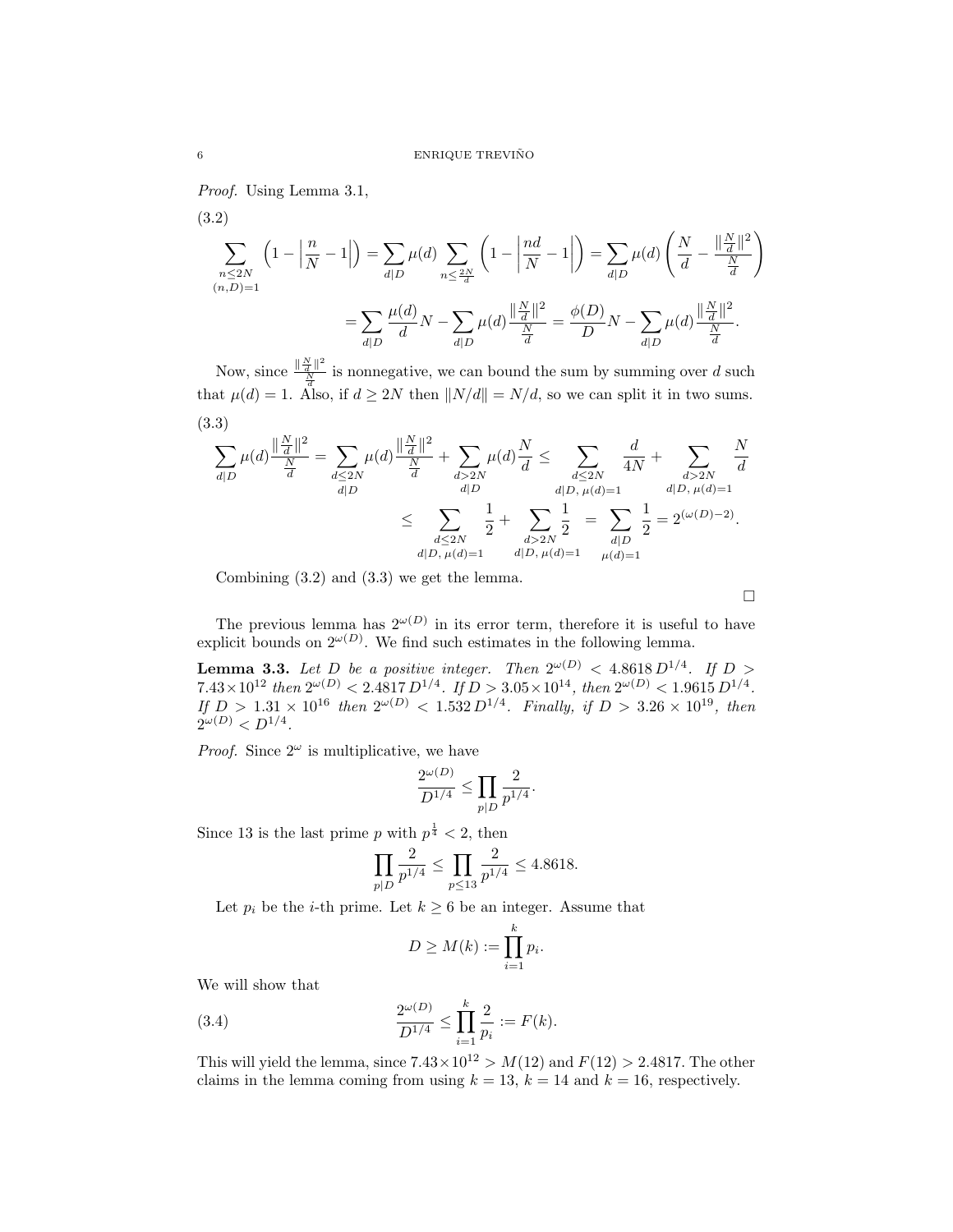Let's prove (3.4). We will do it in two cases, when  $\omega(D) \leq k$  and when  $\omega(D) > k$ . In the first case, we have

$$
\frac{2^{\omega(D)}}{D^{1/4}} \le \frac{2^k}{M(k)^{1/4}} = F(k).
$$

In the second case we have  $\omega(D) > k$ . Let  $\omega(D) = r$ . Since  $M(r)$  is the smallest number with r distinct prime factors, we have that  $D \geq M(r)$ . Therefore

$$
\frac{2^{\omega(D)}}{D^{1/4}} \le \frac{2^{\omega(M(r))}}{M(r)^{1/4}} = \left(\prod_{i=1}^k \frac{2}{p_i^{1/4}}\right) \left(\prod_{i=k+1}^r \frac{2}{p_i^{1/4}}\right) \le \left(\prod_{i=1}^k \frac{2}{p_i^{1/4}}\right).
$$

The last inequality is true since  $p_7^{1/4} > 2$ , and  $k+i \ge 7$  for  $i = 1, 2, ..., r-k$ .  $\Box$ 

The proof of the main theorem also requires explicit estimates for the sum of primes. The following lemma (which is also of independent interest), gives lower and upper bounds on the sum of primes up to x.

**Lemma 3.4.** For x a positive real number. If  $x \ge a$  then there exist  $c_1$  and  $c_2$ depending on a such that

$$
\frac{x^2}{2\log x} + \frac{c_1x^2}{\log^2 x} \le \sum_{p \le x} p \le \frac{x^2}{2\log x} + \frac{c_2x^2}{\log^2 x}.
$$

Table 1 gives us  $c_1$  and  $c_2$  for various values of a.

| $\alpha$ | c <sub>1</sub> | C9.      |
|----------|----------------|----------|
| 315437   | 0.205448       | 0.330479 |
| 468577   | 0.211359       | 0.32593  |
| 486377   | 0.212904       | 0.325537 |
| 644123   | 0.21429        | 0.322609 |
| 678407   | 0.214931       | 0.322326 |
| 758231   | 0.215541       | 0.321504 |
| 758711   | 0.215939       | 0.321489 |
| 10544111 | 0.239818       | 0.29251  |

Table 1. Bounds for the sum of primes.

*Proof.* To estimate the sum, we will use the very good estimates of  $\theta(x)$  which can be found in Schoenfeld [14] and for the largest a we use an estimate of Dusart (see [4] and [5]). Let  $x \ge a$ , now let  $k_1$  and  $k_2$  satisfy

$$
x - k_2 \frac{x}{\log x} \le \theta(x) \le x + k_1 \frac{x}{\log x}.
$$

Table 2 has the values of  $k_1$  and  $k_2$  for different a and it also has a column for a constant C which will pop up later in the proof.

Now, let's work with the sum of primes using partial summation:

$$
\sum_{p \le x} p = \sum_{p \le x} \log p \frac{p}{\log p} = \theta(x) \frac{x}{\log x} - \int_2^x \theta(t) \left( \frac{1}{\log t} - \frac{1}{\log^2 t} \right) dt.
$$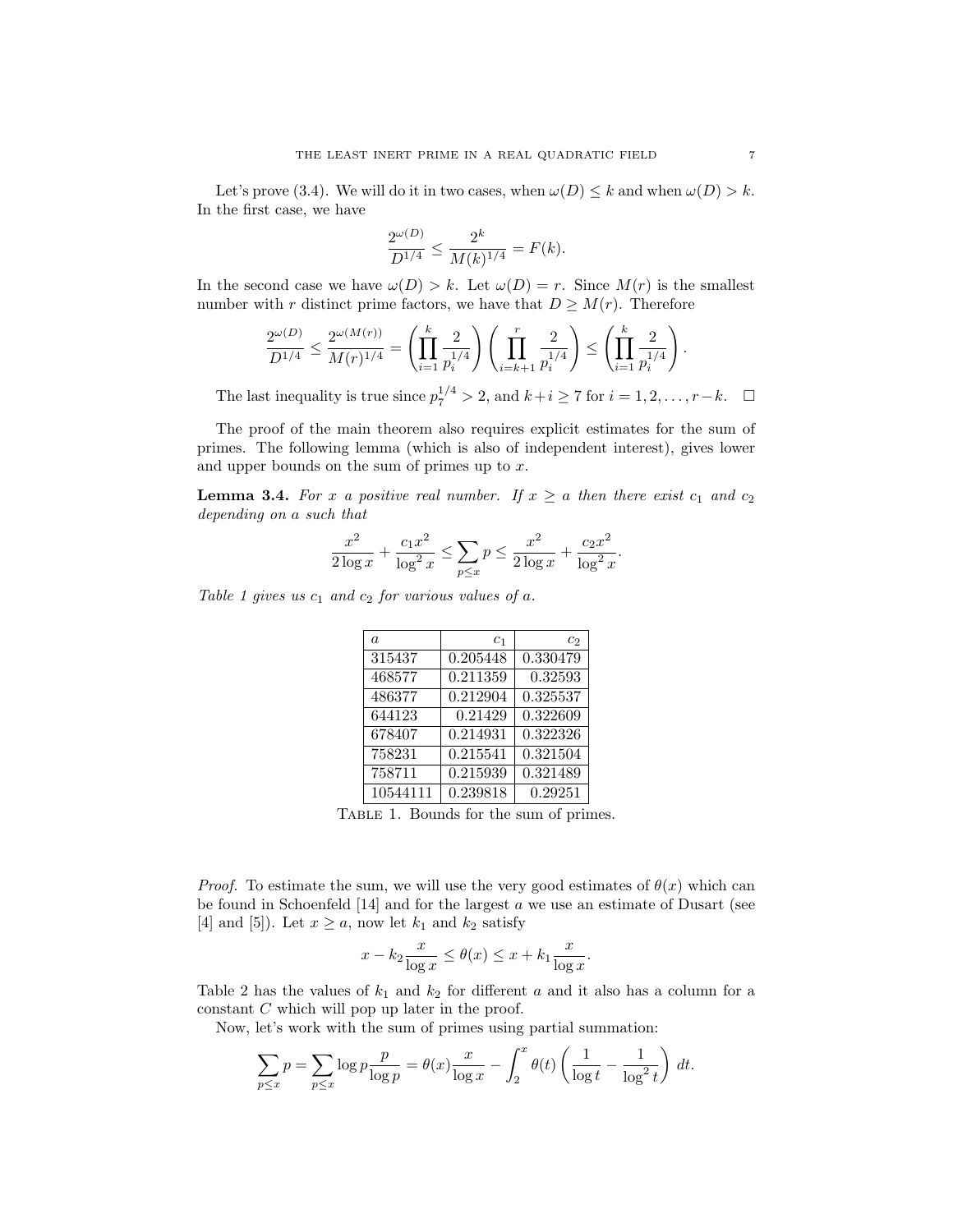# $\begin{array}{lll} \text{ENRIQUE} \end{array} \begin{array}{lll} \text{ENRIQUE} \end{array}$

| For $x \geq a$ | $\theta(x) \leq x + k_1 \frac{x}{\log x}$ | $\theta(x) \geq x - k_2 \frac{x}{\log x}$ | $\int_a^x \frac{t}{\log^3 t} dt \leq C \frac{x^2}{\log^2 x}$ |
|----------------|-------------------------------------------|-------------------------------------------|--------------------------------------------------------------|
| $\alpha$       | k <sub>1</sub>                            | k2                                        |                                                              |
| 315437         | 0.0201384                                 | 1/29                                      | 0.0371582                                                    |
| 468577         | 0.0201384                                 | 1/35                                      | 0.0360657                                                    |
| 486377         | 0.0201384                                 | 1/37                                      | 0.0359661                                                    |
| 644123         | 0.0201384                                 | 1/39                                      | 0.0352333                                                    |
| 678407         | 0.0201384                                 | 1/40                                      | 0.0351014                                                    |
| 758231         | 0.0201384                                 | 1/41                                      | 0.0348216                                                    |
| 758711         | 0.0201384                                 | 0.0239922                                 | 0.03482                                                      |
| 10544111       | 0.006788                                  | 0.006788                                  | 0.0293063                                                    |

TABLE 2. Bounds for  $\theta(x)$ 

Then we can expand and get

(3.5) 
$$
\sum_{p \le x} p = \frac{\theta(x)x}{\log x} - \int_2^x \frac{\theta(t)}{\log t} dt + \int_2^x \frac{\theta(t)}{\log^2 t} dt
$$

$$
= \frac{\theta(x)x}{\log x} - \int_2^a \frac{\theta(t)}{\log t} dt + \int_2^a \frac{\theta(t)}{\log^2 t} dt - \int_a^x \frac{\theta(t)}{\log t} dt + \int_a^x \frac{\theta(t)}{\log^2 t} dt.
$$

Now using this equation, we will work out an upper bound and then a lower bound.

Let's proceed with the upper bound. We start by pointing out that for  $x \ge a$ , we have

(3.6) 
$$
\frac{\theta(x)x}{\log x} \le \frac{x^2}{\log x} + \frac{k_1 x^2}{\log^2 x}.
$$

Then we have

$$
(3.7) \qquad -\int_{a}^{x} \frac{\theta(t)}{\log t} \, dt \le -\int_{a}^{x} \frac{t - \frac{k_2 t}{\log t}}{\log t} \, dt = -\int_{a}^{x} \frac{t}{\log t} \, dt + k_2 \int_{a}^{x} \frac{t}{\log^2 t} \, dt.
$$

We also have

(3.8) 
$$
\int_{a}^{x} \frac{\theta(t)}{\log^{2} t} dt \leq \int_{a}^{x} \frac{t}{\log^{2} t} dt + k_{1} \int_{a}^{x} \frac{t}{\log^{3} t} dt.
$$

By using integration by parts we get

(3.9) 
$$
\int_{a}^{x} \frac{t}{\log t} dt = \frac{x^2}{2 \log x} - \frac{a^2}{2 \log a} + \int_{a}^{x} \frac{t}{2 \log^2 t} dt,
$$

and

(3.10) 
$$
\int_{a}^{x} \frac{t}{\log^{2} t} dt = \frac{x^{2}}{2 \log^{2} x} - \frac{a^{2}}{2 \log^{2} a} + \int_{a}^{x} \frac{t}{\log^{3} t} dt.
$$

Using (3.6), (3.7) and (3.8) on (3.5) yields

$$
\sum_{p \le x} p \le \frac{x^2}{\log x} + \frac{k_1 x^2}{\log^2 x} - \int_2^a \frac{\theta(t)}{\log t} dt + \int_2^a \frac{\theta(t)}{\log^2 t} dt - \int_a^x \frac{t}{\log^2 t} dt + (1 + k_2) \int_a^x \frac{t}{\log^2 t} dt + k_1 \int_a^x \frac{t}{\log^3 t} dt.
$$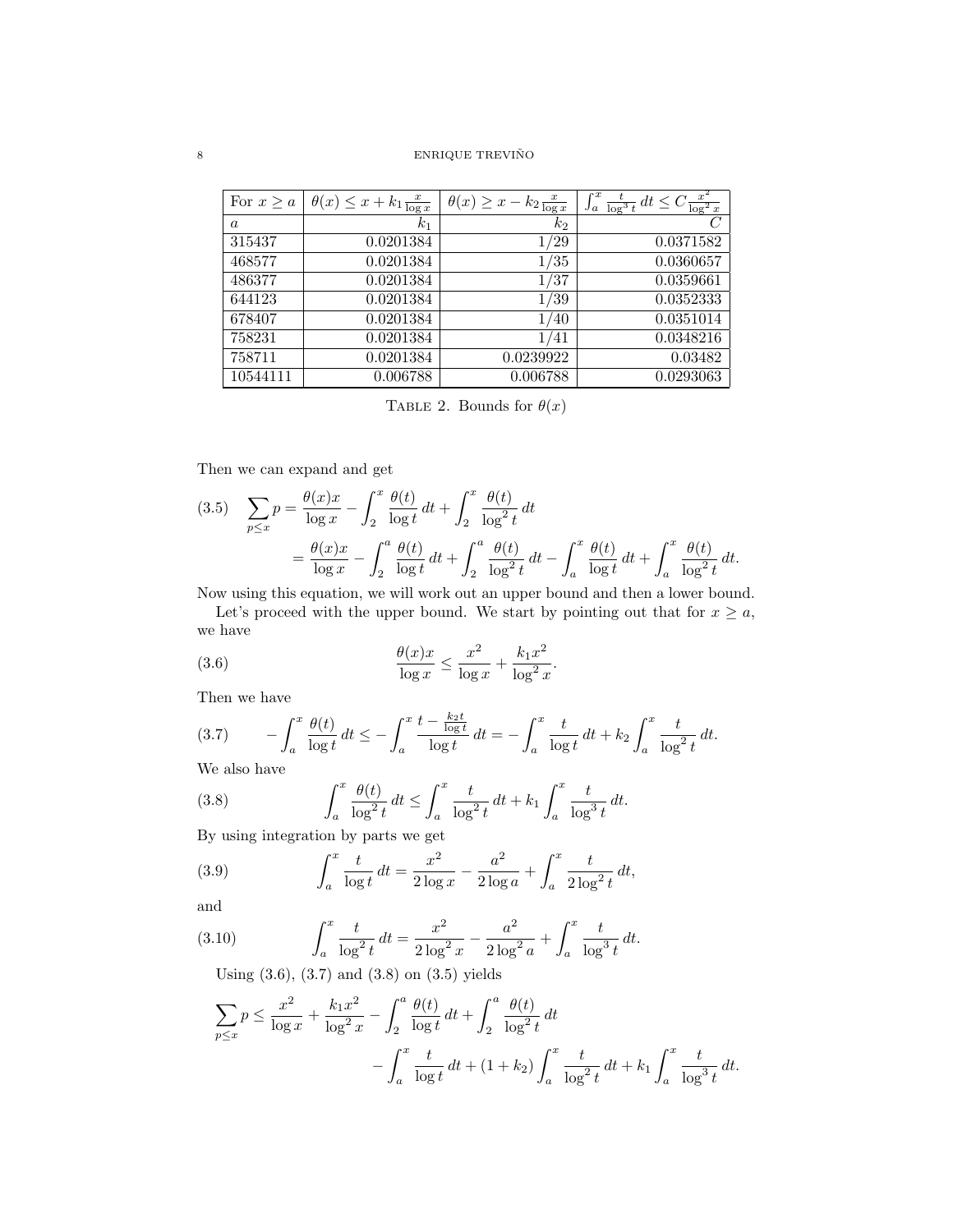Now, using (3.9) we get

$$
\sum_{p \le x} p \le \frac{x^2}{\log x} + \frac{k_1 x^2}{\log^2 x} - \int_2^a \frac{\theta(t)}{\log t} dt + \int_2^a \frac{\theta(t)}{\log^2 t} dt - \frac{x^2}{2 \log x} + \frac{a^2}{2 \log a} - \int_a^x \frac{t}{2 \log^2 t} dt + (1 + k_2) \int_a^x \frac{t}{\log^2 t} dt + k_1 \int_a^x \frac{t}{\log^3 t} dt.
$$

By simplifying and then using (3.10) we get that the right hand side equals

$$
\frac{x^2}{2\log x} + \frac{k_1 x^2}{\log^2 x} - \int_2^a \frac{\theta(t)}{\log t} dt + \int_2^a \frac{\theta(t)}{\log^2 t} dt + \frac{a^2}{2\log a} + \left(\frac{1}{2} + k_2\right) \left(\frac{x^2}{2\log^2 x} - \frac{a^2}{2\log^2 a} + \int_a^x \frac{t}{\log^3 t} dt\right) + k_1 \int_a^x \frac{t}{\log^3 t} dt.
$$

By rearranging further we get that this equals

$$
\frac{x^2}{2\log x} + \left(\frac{1}{4} + k_1 + \frac{k_2}{2}\right) \frac{x^2}{\log^2 x} - \int_2^a \frac{\theta(t)}{\log t} dt + \int_2^a \frac{\theta(t)}{\log^2 t} dt + \frac{a^2}{2\log a} - \left(\frac{1}{2} + k_2\right) \frac{a^2}{2\log^2 a} + \left(\frac{1}{2} + k_1 + k_2\right) \int_a^x \frac{t}{\log^3 t} dt.
$$

Now,  $\int_2^a$  $\theta(t)$  $\frac{\theta(t)}{\log t} dt$ ,  $\int_2^a$  $\frac{\theta(t)}{\log^2 t} dt$  and  $\int_2^a \frac{t}{\log^3 t} dt$  are constant. Also,  $\int_a^x \frac{t}{\log^3 t} dt = o(x^2/(\log^2 x))$  and hence, we can then find a constant C (see Table 2) such that

$$
\frac{\int_a^x \frac{t}{\log^3 t} dt}{\frac{x^2}{\log^2 x}} \leq C.
$$

Therefore, for  $x \geq a$ , we have

$$
\sum_{p \le x} p \le \frac{x^2}{2 \log x} + \left(\frac{1}{4} + k_1 + \frac{k_2}{2} + \left(\frac{1}{2} + k_1 + k_2\right)C + A\right) \frac{x^2}{\log^2 x},
$$

where

$$
A = \max \left\{ 0, \frac{\int_2^a \frac{\theta(t)}{\log^2 t} dt - \int_2^a \frac{\theta(t)}{\log t} dt + \frac{a^2}{2 \log a} - (\frac{1}{2} + k_2) \frac{a^2}{2 \log^2 a}}{\frac{a^2}{\log^2 a}} \right\}.
$$

We can now plug it into a calculator and get the third column in Table 1. This completes our work for the upper bound.

It is time to work on the lower bound. We proceed in the same way. In fact, every time you see a  $k_1$  in the previous inequalities, you may replace it by  $-k_2$  and vice versa. You would also replace the  $\leq$  symbol with  $\geq.$  After doing this, we reach the following inequality:

$$
\sum_{p \le x} p \ge \frac{x^2}{2 \log x} + \left(\frac{1}{4} - k_2 - \frac{k_1}{2}\right) \frac{x^2}{\log^2 x} - \int_2^a \frac{\theta(t)}{\log t} dt + \int_2^a \frac{\theta(t)}{\log^2 t} dt + \frac{a^2}{2 \log a} - \left(\frac{1}{4} - \frac{k_1}{2}\right) \frac{a^2}{\log^2 a} + \left(\frac{1}{2} - k_1 - k_2\right) \int_a^x \frac{t}{\log^3 t} dt.
$$

Working with the constant in the lower bound is a bit trickier than in the upper bound because we have to consider whether  $(\frac{1}{2} - k_1 - k_2)$  is positive or negative. In the case it is negative, we replace the integral with  $C$ , in the case it is positive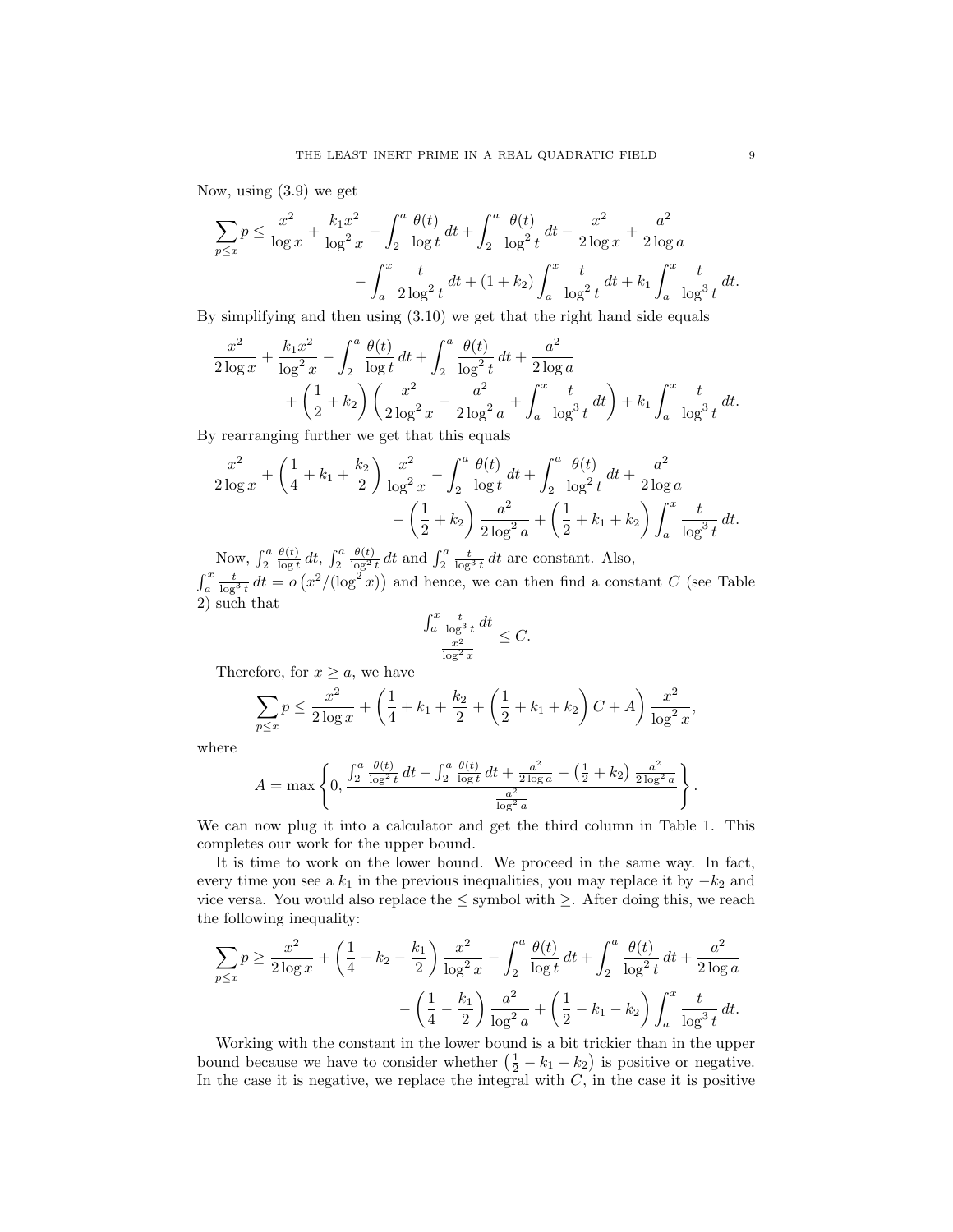we replace it with 0. Note that the expression is positive when  $x \geq 599$  and it is negative when  $x < 599$ .

Therefore, we have two cases, for  $x \ge a$  with  $a < 599$  we have

$$
\sum_{p \le x} p \le \frac{x^2}{2 \log x} + \left(\frac{1}{4} - k_2 - \frac{k_1}{2} + \left(\frac{1}{2} - k_1 - k_2\right)C + A\right) \frac{x^2}{\log^2 x},
$$

and for  $a \geq 599$  we have

$$
\sum_{p \le x} p \le \frac{x^2}{2 \log x} + \left(\frac{1}{4} - k_2 - \frac{k_1}{2} + A\right) \frac{x^2}{\log^2 x},
$$

where

$$
A = \min\left\{0, \frac{\int_2^a \frac{\theta(t)}{\log^2 t} dt - \int_2^a \frac{\theta(t)}{\log t} dt + \frac{a^2}{2\log a} - (\frac{1}{2} - k_1) \frac{a^2}{2\log^2 a}}{\frac{a^2}{\log^2 a}}\right\}.
$$

After plugging the numbers in the calculator we get the desired results, completing the lemma.  $\Box$ 

Corollary 1. For x, y real numbers such that  $x > y$ . For  $y \ge a$ , there exist  $c_1$  and  $c_2$  depending on a such that

$$
\frac{1}{2} \left( \frac{x^2}{\log x} - \frac{y^2}{\log y} \right) + \frac{c_1 x^2}{\log^2 x} - \frac{c_2 y^2}{\log^2 y} \le \sum_{y < p \le x} p \le \frac{1}{2} \left( \frac{x^2}{\log x} - \frac{y^2}{\log y} \right) + \frac{c_2 x^2}{\log^2 x} - \frac{c_1 y^2}{\log^2 y}.
$$

The values of  $c_1$  and  $c_2$  can be found in the table for Lemma 3.4.

*Proof.* It easily follows from the lemma once we write  $\sum$  $y < p \leq x$  $p = \sum$  $p \leq x$  $p-\sum$  $p\leq y$  $p. \square$ 

Using the estimates on the sum of primes, we can then use these to estimate the sum which comes up in the proof of the main theorem. We do this in the following lemma.

**Lemma 3.5.** Let  $B \ge 315487$  and N be positive real numbers. For  $n \le \frac{2N}{B}$  a natural number we have the following inequality:

$$
\sum_{B < p \le \frac{2N}{n}} \left( 1 - \left| \frac{np}{N} - 1 \right| \right) \le \frac{N}{n \log B}.
$$

*Proof.* If  $n \leq \frac{N}{B}$  then

(3.11) 
$$
\sum_{B < p \le \frac{2N}{n}} \left( 1 - \left| \frac{np}{N} - 1 \right| \right) = \sum_{B < p \le \frac{N}{n}} \frac{np}{N} + \sum_{\frac{N}{n} < p \le \frac{2N}{n}} \left( 2 - \frac{np}{N} \right),
$$

and if  $n > \frac{N}{B}$  then

$$
(3.12) \qquad \sum_{B < p \le \frac{2N}{n}} \left( 1 - \left| \frac{np}{N} - 1 \right| \right) = \sum_{B < p \le \frac{2N}{n}} \left( 2 - \frac{np}{N} \right) \le \sum_{\frac{N}{n} < p \le \frac{2N}{n}} \left( 2 - \frac{np}{N} \right).
$$

Since both sums require the bounding of  $\sum$  $\frac{N}{n}$   $\lt p \leq \frac{2N}{n}$  $\left(2-\frac{np}{n}\right)$ N , we'll estimate this first.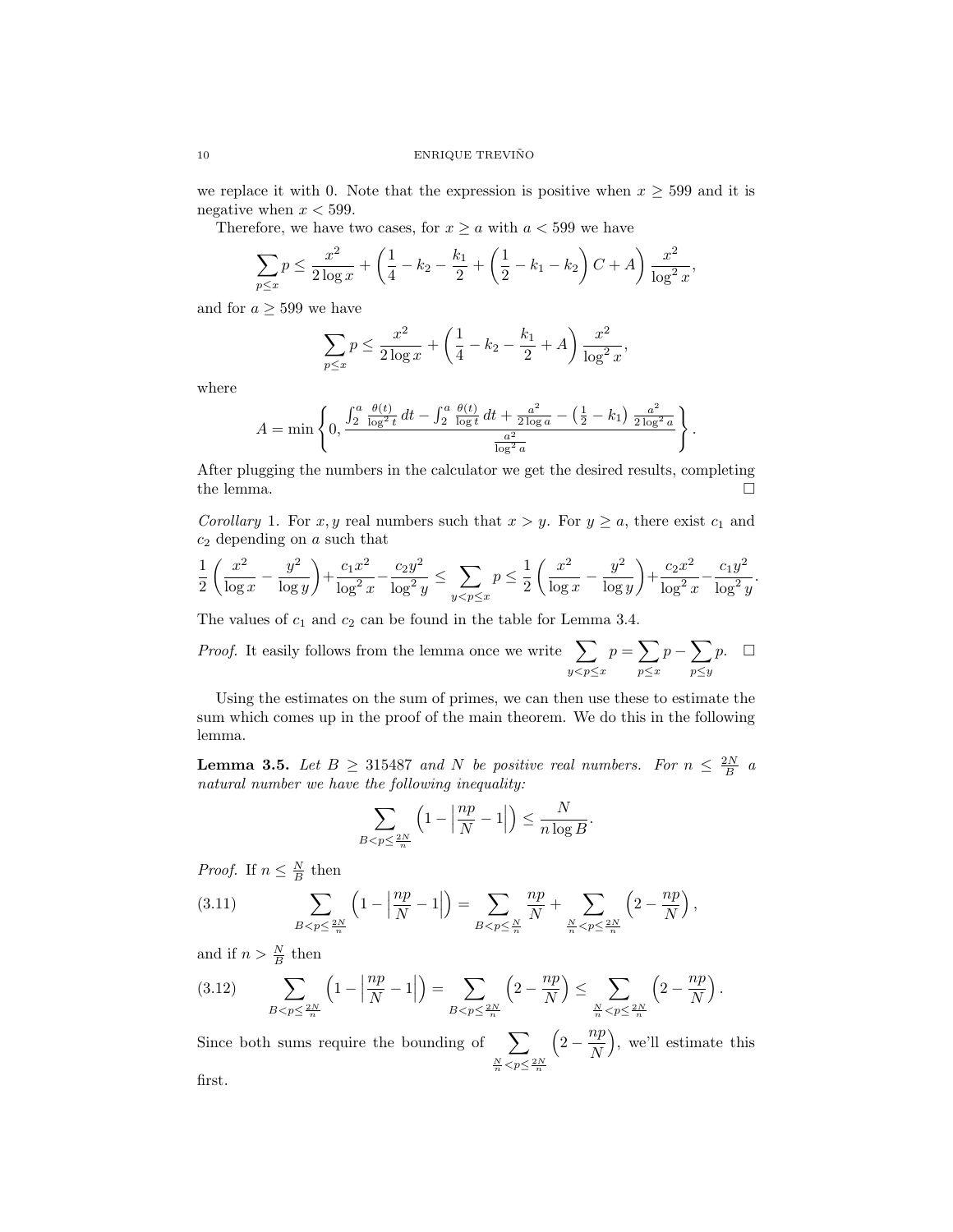Dusart (see [4, Theorem 14, p.22] or [5, Theorem 6, p.57]) proved that for  $x > 1$ ,  $\pi(2x) - \pi(x) \leq \frac{x}{\log x}$ . Combining that with Corollary 1 we have

$$
(3.13) \sum_{\frac{N}{n} < p \le \frac{2N}{n}} \left( 2 - \frac{np}{N} \right) = 2 \left( \pi \left( \frac{2N}{n} \right) - \pi \left( \frac{N}{n} \right) \right) - \frac{n}{N} \sum_{\frac{N}{n} < p \le \frac{2N}{n}} p
$$
\n
$$
\le \frac{2N}{n \log \frac{N}{n}} - \frac{n}{N} \left( \frac{2N^2}{n^2 \log \left( \frac{2N}{n} \right)} - \frac{N^2}{2n^2 \log \left( \frac{N}{n} \right)} + \frac{4c_1 N^2}{n^2 \log^2 \left( \frac{2N}{n} \right)} - \frac{c_2 N^2}{n^2 \log^2 \left( \frac{N}{n} \right)} \right)
$$
\n
$$
= \frac{2N}{n \log \left( \frac{N}{n} \right)} - \frac{2N}{n \log \left( \frac{2N}{n} \right)} + \frac{N}{2n \log \left( \frac{N}{n} \right)} - \frac{4c_1 N}{n \log^2 \left( \frac{2N}{n} \right)} + \frac{c_2 N}{n \log^2 \left( \frac{N}{n} \right)},
$$

where  $c_1$  and  $c_2$  come from Table 1 in Lemma 3.4. Since

$$
\frac{2N}{n\log\left(\frac{N}{n}\right)} - \frac{2N}{n\log\left(\frac{2N}{n}\right)} = \frac{(\log 4)N}{n\log\left(\frac{N}{n}\right)\log\left(\frac{2N}{n}\right)},
$$

then the right hand side of (3.13) becomes

$$
\frac{N}{2n\log\left(\frac{N}{n}\right)} + \frac{(\log 4)N}{n\log\left(\frac{N}{n}\right)\log\left(\frac{2N}{n}\right)} + \frac{c_2N}{n\log^2\left(\frac{N}{n}\right)} - \frac{4c_1N}{n\log^2\left(\frac{2N}{n}\right)}
$$

which equals

(3.14) 
$$
\frac{N}{2n\log\left(\frac{N}{n}\right)} + \frac{N}{n\log^2\left(\frac{N}{n}\right)}f(N, n),
$$

where

$$
f(N,n) = c_2 + (\log 4) \left( \frac{\log \left( \frac{N}{n} \right)}{\log \left( \frac{2N}{n} \right)} \right) - 4c_1 \left( \frac{\log \left( \frac{N}{n} \right)}{\log \left( \frac{2N}{n} \right)} \right)^2.
$$

Since  $\log x / \log 2x$  is an increasing function for  $x > 0$  and  $\frac{\log x}{\log 2x} < 1$ , then we can bound  $f(N, n)$  by replacing the fraction with 1 in the positive term and by picking the smallest possible value of  $\frac{N}{n}$  in the negative part. Since  $n \leq \frac{2N}{B}$ , then we have that  $\frac{N}{n} \geq \frac{B}{2}$ . Therefore

$$
f(N,n) \le c_2 + \log 4 - 4c_1 \left(\frac{\log\left(\frac{B}{2}\right)}{\log B}\right)^2.
$$

Using Lemma 3.4, for  $B \ge 315487$ , we have  $c_1 = 0.205448$  and  $c_2 = 0.330479$  and together with  $\frac{N}{n} \geq \frac{B}{2}$  we get that  $f(N, n) \leq 1$  yielding

(3.15) 
$$
\sum_{\frac{N}{n} < p \le \frac{2N}{n}} \left( 1 - \left| \frac{np}{N} - 1 \right| \right) \le \frac{N}{2n \log\left(\frac{N}{n}\right)} + \frac{N}{n \log^2\left(\frac{N}{n}\right)}.
$$

To complete the estimate we care about, we must now bound  $\frac{n}{N}$   $\sum$  $B < p \leq \frac{N}{n}$ p. We

can do this by using Corollary 1:

$$
\frac{n}{N} \sum_{B < p \le \frac{N}{n}} p \le \frac{n}{N} \left( \frac{N^2}{2n^2 \log\left(\frac{N}{n}\right)} - \frac{B^2}{2 \log B} + \frac{c_2 N^2}{n^2 \log^2\left(\frac{N}{n}\right)} - \frac{c_1 B^2}{\log^2 B} \right) = \frac{N}{2n \log\left(\frac{N}{n}\right)} + \frac{c_2 N}{n \log^2\left(\frac{N}{n}\right)} - \frac{c_1 n B^2}{N \log^2 B} - \frac{n B^2}{2N \log B}.
$$
\n(3.16)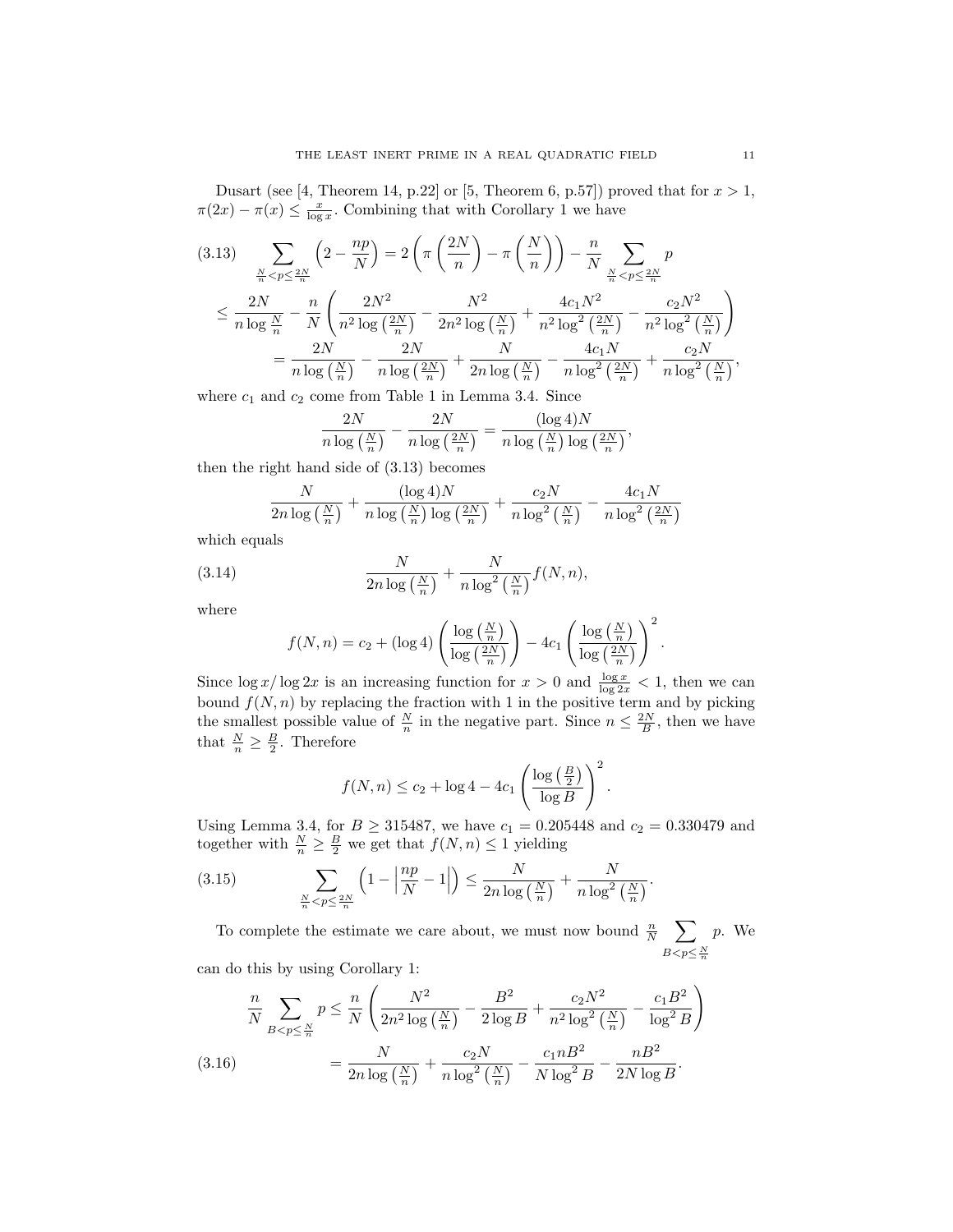Now, for  $n \leq \frac{N}{B}$ , by (3.11) and using the estimates of (3.15) and (3.16) we have

$$
\sum_{B < p \le \frac{2N}{n}} \left( 1 - \left| \frac{np}{N} - 1 \right| \right) \le \frac{N}{n \log\left(\frac{N}{n}\right)} + \frac{(1 + c_2)N}{n \log^2\left(\frac{N}{n}\right)} - \frac{c_1 n B^2}{N \log^2 B} - \frac{n B^2}{2N \log B}.
$$

We want to prove that this is  $\leq \frac{N}{n \log B}$ . We note that  $\frac{N}{n \log B} - \frac{N}{n \log(\frac{N}{n})} =$  $N \log\left(\frac{N}{nB}\right)$  $\frac{n \log \left(\frac{n}{n}\right)}{n \log B \log \left(\frac{N}{n}\right)}$ , so what we want is

$$
\frac{N\log\left(\frac{N}{nB}\right)}{n\log B\log\left(\frac{N}{n}\right)} + \frac{c_1nB^2}{N\log^2 B} + \frac{nB^2}{2N\log B} \ge \frac{(1+c_2)N}{n\log^2\left(\frac{N}{n}\right)}.
$$

After making the substition of  $\frac{N}{n} = Bk$  we have that we want

$$
\frac{Bk \log k}{\log B \log Bk} + \frac{c_1 B}{k \log^2 B} + \frac{B}{2k \log B} \ge \frac{(1+c_2)Bk}{\log^2 Bk}
$$

.

We can divide the whole inequality by B and multiply by  $\log^2 Bk$ , so we get

$$
k \log k \frac{\log Bk}{\log B} + \frac{c_1}{k} \left( \frac{\log Bk}{\log B} \right)^2 + \frac{\log^2 Bk}{2k \log B} \ge (1 + c_2)k.
$$

For  $k \ge 4$ , using that for  $B \ge 315487$ ,  $c_2 = 0.330479$  we have

$$
k \log k \frac{\log Bk}{\log B} + \frac{c_1}{k} \left( \frac{\log Bk}{\log B} \right)^2 + \frac{\log^2 Bk}{2k \log B} \ge k \log k \ge (1 + c_2)k.
$$

And for  $1 \leq k < 4$  using that  $B \geq 315487$  we have

$$
k \log k \frac{\log Bk}{\log B} + \frac{c_1}{k} \left( \frac{\log Bk}{\log B} \right)^2 + \frac{\log^2 Bk}{2k \log B} \ge k \log k + \frac{c_1}{k} + \frac{\log 315487}{2k} \ge (1 + c_2)k.
$$

This completes the proof of the lemma when  $n \leq \frac{N}{B}$ .

For  $n > \frac{N}{B}$ , using (3.12) and (3.15) we have

$$
\sum_{B < p \le \frac{2N}{n}} \left( 1 - \left| \frac{np}{N} - 1 \right| \right) \le \frac{N}{2n \log\left(\frac{N}{n}\right)} + \frac{N}{n \log^2\left(\frac{N}{n}\right)}.
$$

Now using that  $\frac{N}{B} < n \leq \frac{2N}{B}$  we have that  $\frac{B}{2} \leq \frac{N}{n} \leq B$ . Using this we have

(3.17) 
$$
\frac{N}{n \log B} - \frac{N}{2n \log\left(\frac{N}{n}\right)} = \frac{N \log\left(\frac{N^2}{n^2 B}\right)}{2n \log B \log\left(\frac{N}{n}\right)} \ge \frac{N \log\left(\frac{B}{4}\right)}{2n \log B \log B},
$$

and

(3.18) 
$$
\frac{N}{n \log^2\left(\frac{N}{n}\right)} \le \frac{N}{n \log^2\left(\frac{B}{2}\right)}.
$$

For  $B \ge 73$  we have  $\log(B/4) \log^2(B/2) \ge 2 \log^2 B$  and hence from combining the inequalities  $(3.17)$  and  $(3.18)$  we get

$$
\frac{N}{n \log B} - \frac{N}{2n \log\left(\frac{N}{n}\right)} \ge \frac{N}{n \log^2\left(\frac{N}{n}\right)},
$$

completing the proof that for  $n > \frac{N}{B}$ 

$$
\sum_{B < p \le \frac{2N}{n}} \left( 1 - \left| \frac{np}{N} - 1 \right| \right) \le \frac{N}{n \log B}.
$$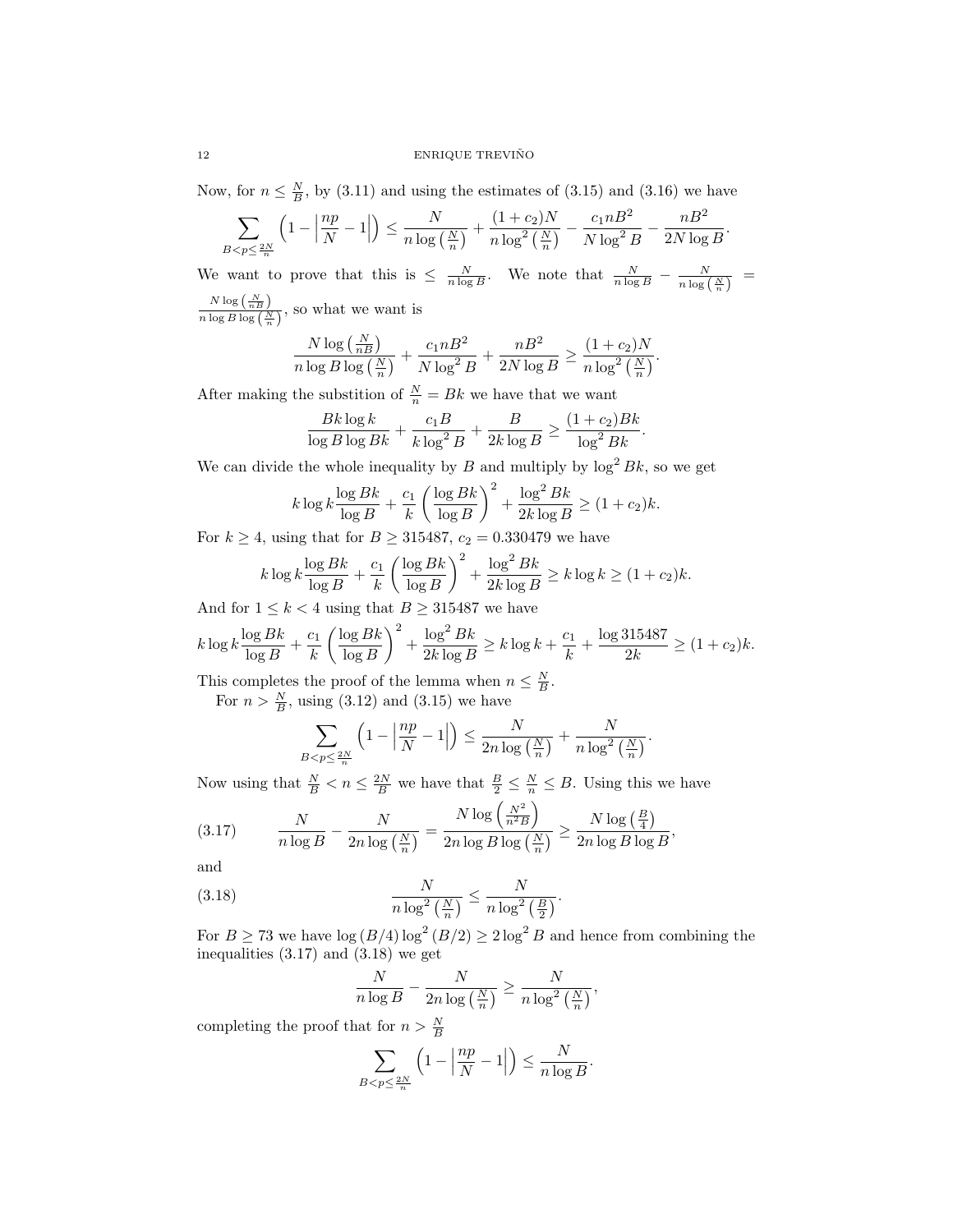During the proof of the main theorem, one of the problems that arises comes from bounding

$$
\frac{D}{\phi(D)} \sum_{\substack{n \le x \\ (n,D)=1}} \frac{1}{n}.
$$

The difficulty is that when D has many prime factors  $\frac{D}{\phi(D)}$  is big while the other factor is small. And if D has few prime factors we have the opposite situation. The following lemma allows us to simplify this situation by showing that we can reduce it to considering D having many small prime factors.

**Lemma 3.6.** Let  $M = \prod_{p \leq x} p$ . For a positive integer D, let k be the positive integer that satisfies that  $(D, M) = M/k$ . Then

$$
\sum_{\substack{n \le x \\ (n,D)=1}} \frac{1}{n} \le \frac{k}{\phi(k)}.
$$

*Proof.* Note that if  $n \leq x$  and  $(n, D) = 1$  then any prime p that divides n also divides  $k$ . Therefore

$$
\sum_{\substack{n \leq x \\ (n,D)=1}} \frac{1}{n} \leq \prod_{p|k} \left(1 + \frac{1}{p} + \frac{1}{p^2} + \dots \right) = \prod_{p|k} \frac{p}{p-1} = \prod_{p|k} \frac{p}{\phi(p)} = \frac{k}{\phi(k)}.
$$

The following lemma combines Lemmas 3.5 and 3.6 to give us the result we need in the proof of the main theorem.

**Lemma 3.7.** For  $B$  and  $N$  positive real numbers and  $D$  a positive integer. Let  $M = \prod p$  and k be a positive integer such that  $(D, M) = \frac{M}{k}$ . Then, we have  $p \leq \frac{2N}{B}$ 

$$
\sum_{B < p \le 2N} \sum_{\substack{n \le \frac{2N}{p} \\ (n,D)=1}} \left(1 - \left|\frac{np}{N} - 1\right|\right) \le \frac{k}{\phi(k)} \frac{N}{\log B}.
$$

Proof. Exchanging order of summation we get:

$$
\sum_{B
$$

The inner sum can be dealt with using Lemma 3.5 and then we will use Lemma 3.6 for the outer sum:

$$
\sum_{\substack{n \leq \frac{2N}{B} \\ (n,D)=1}} \sum_{B < p \leq \frac{2N}{n}} \left(1 - \left|\frac{np}{N} - 1\right|\right) \leq \sum_{\substack{n \leq \frac{2N}{B} \\ (n,D)=1}} \frac{N}{n \log B} \leq \frac{k}{\phi(k)} \frac{N}{\log B}.
$$

Finally, we end the section with an explicit estimate concerning the ratio  $\frac{D}{\phi(D)}$ that will be needed in the proof of the main theorem.

 $\Box$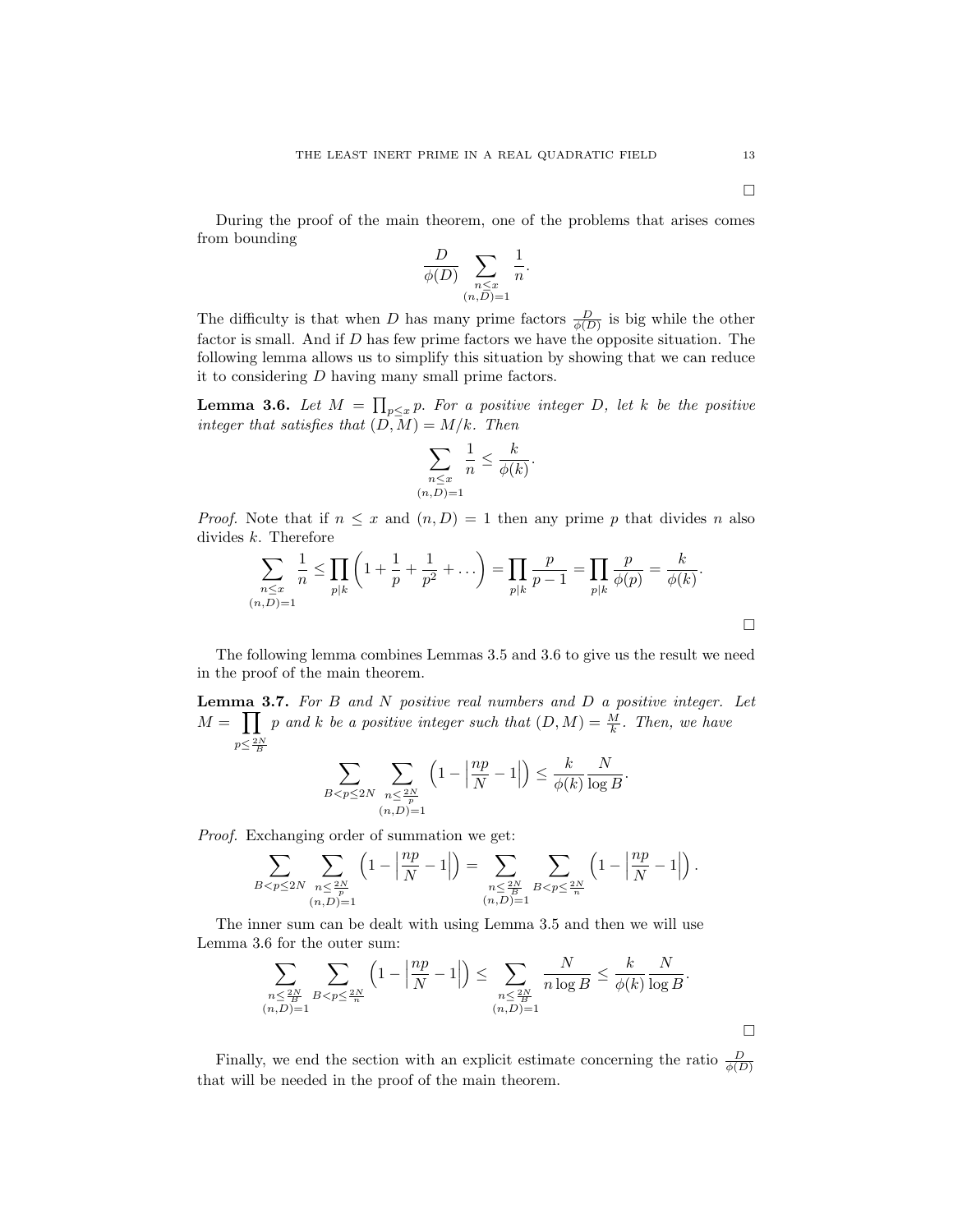**Lemma 3.8.** For D a positive integer greater than  $6 \cdot 10^{12}$  we have

$$
\frac{D}{\phi(D)} < 2\log\log D.
$$

*Proof.* Rosser and Schoenfeld [13] proved that for  $D > 223092870$  the following inequality is true:

$$
\frac{D}{\phi(D)} \le e^{\gamma} \log \log D + \frac{2.5}{\log \log D}.
$$

Therefore,  $D/\phi(D) \leq 2 \log \log D$  for  $D > 6 \cdot 10^{12}$ .

## 4. PROOF OF THE THEOREM WHEN  $D > 10^{24}$

**Theorem 4.1.** For D a fundamental discriminant larger than  $10^{24}$  there exists a prime  $p \leq D^{0.45}$  such that  $\left(\frac{D}{p}\right) = -1$ 

*Proof.* Assume to the contrary that no such p exists. Let  $\chi(p) = \left(\frac{D}{p}\right)$ . Since D is a fundamental discriminant,  $\chi$  is a primitive character mod D.

Consider

$$
S_{\chi}(N) = \sum_{n \le 2N} \chi(n) \left(1 - \left|\frac{n}{N} - 1\right|\right).
$$

By Theorem 2.1, we have

(4.1) 
$$
|S_{\chi}(N)| \leq \frac{\phi(D)}{D} \sqrt{D} + 2^{(\omega(D) - 1)} \frac{N}{\sqrt{D}}.
$$

However, using our assumption that  $\chi(p) \neq -1$  for  $p \leq D^{0.45} = B$  we can calculate  $S_{\chi}(N)$  by separating the sum into  $\chi(n) = 1, 0$  and  $-1$ . To account for  $\chi(n) = 0$  we sum over the numbers relatively prime to D. The following is true when  $B^2 > 2N$ : In view of  $(2.1)$  of  $[6]$ ,

$$
(4.2) \qquad S_{\chi}(N)=\sum_{\substack{n\leq 2N\\ (n,D)=1}}\left(1-\left|\frac{n}{N}-1\right|\right)-2\sum_{\substack{B
$$

Using Lemma 3.2 and  $(4.1)$ ,  $(4.2)$  we get (4.3)

$$
\frac{\phi(D)}{D}\sqrt{D}+2^{(\omega(D)-1)}\frac{N}{\sqrt{D}}\geq \frac{\phi(D)}{D}N-2^{(\omega(D)-2)}-2\sum_{\substack{n\leq \frac{2N}{B}\\(n,D)=1}}\sum_{B
$$

Now, letting  $N = c$ √ D for some constant c we get that the inequality in  $(4.3)$  is equivalent to (4.4)

$$
0 \geq c-1-2^{\omega(D)}\left(\frac{c}{2}+\frac{1}{4}\right)\frac{D}{\phi(D)\sqrt{D}}-\frac{2}{\sqrt{D}}\frac{D}{\phi(D)}\sum_{\substack{n \leq \frac{2N}{B}\\(n,D)=1}}\sum_{B < p \leq \frac{2N}{n}}\left(1-\left|\frac{np}{N}-1\right|\right).
$$

. — Первый процесс в серверності процесс в серверності процесс в серверності процесс в серверності процесс в с<br>Процесс в серверності процесс в серверності процесс в серверності процесс в серверності процесс в серверності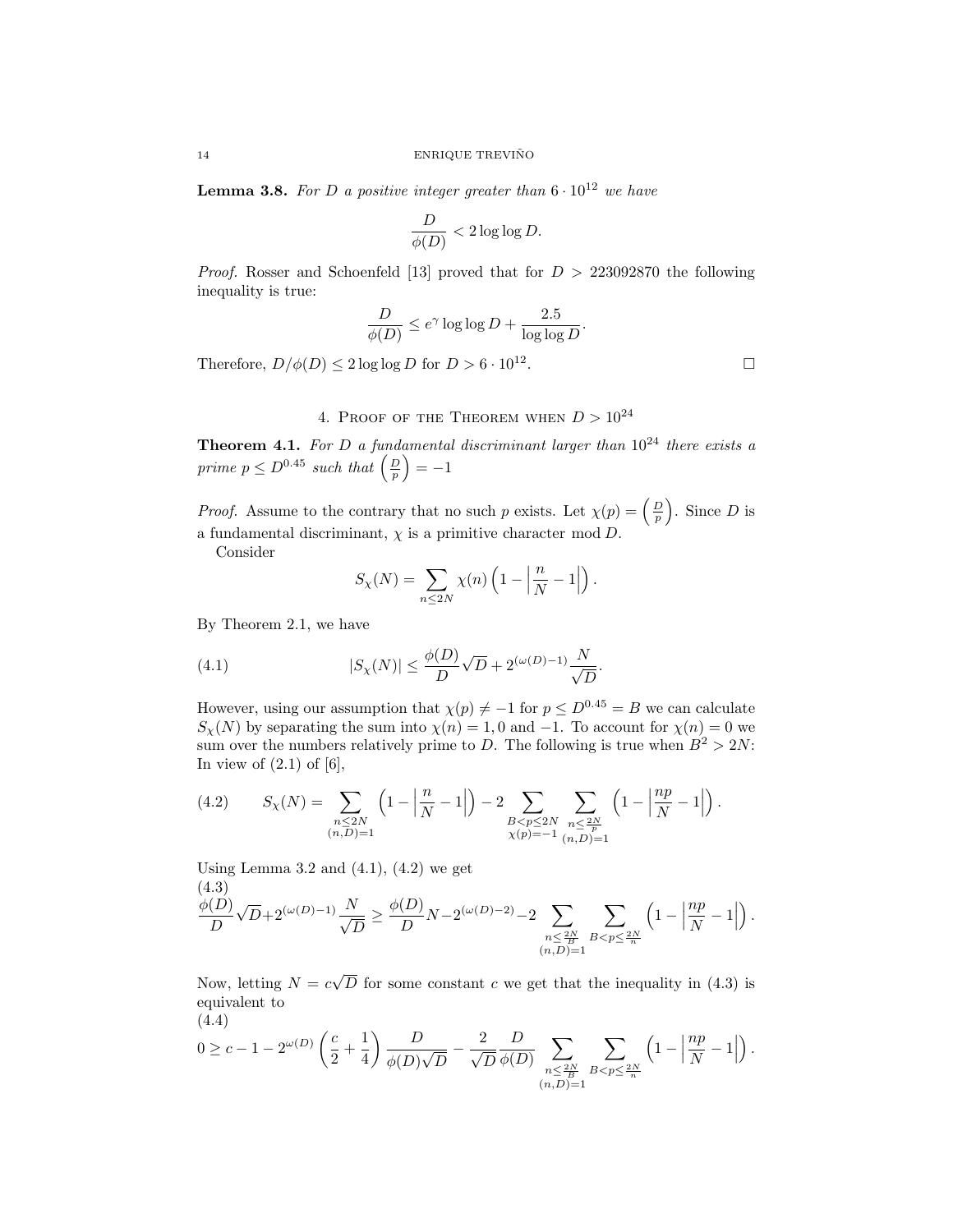Using Lemma 3.7 we get that if  $M = \prod$  $p \leq \frac{2N}{B}$ p and  $(D, M) = \frac{M}{k}$  then

$$
\sum_{\substack{n \leq \frac{2N}{B} \\ (n,D)=1}} \sum_{B < p \leq \frac{2N}{n}} \left(1 - \left|\frac{np}{N} - 1\right|\right) \leq \frac{N}{\log B} \frac{k}{\phi(k)} = \frac{c\sqrt{D}}{\log B} \frac{k}{\phi(k)}.
$$

Therefore (4.4) becomes

(4.5) 
$$
0 \ge c - 1 - 2^{\omega(D)} \left( \frac{c}{2} + \frac{1}{4} \right) \frac{D}{\phi(D)\sqrt{D}} - \frac{2c}{\log B} \frac{D}{\phi(D)} \frac{k}{\phi(k)}.
$$

Using Corollary 1 of Theorem 8 in [13], we get

$$
\frac{D}{\phi(D)} \frac{k}{\phi(k)} = \prod_{\substack{p \le \frac{2N}{B} \\ p \mid D}} \frac{p}{p-1} \prod_{\substack{p > \frac{2N}{B} \\ p \mid D}} \frac{p}{p-1} \le e^{\gamma} \left(1 + \frac{1}{\log^2\left(\frac{2N}{B}\right)}\right) \log\left(\frac{2N}{B}\right) \prod_{\substack{p > \frac{2N}{B} \\ p \mid D}} \frac{p}{p-1}.
$$

Combining this with (4.5) yields

(4.6) 
$$
0 \ge c - 1 - 2^{\omega(D)} \left(\frac{c}{2} + \frac{1}{4}\right) \frac{D}{\phi(D)\sqrt{D}}
$$

$$
- \frac{2c}{\log B} e^{\gamma} \left(1 + \frac{1}{\log^2\left(\frac{2N}{B}\right)}\right) \log\left(\frac{2N}{B}\right) \prod_{\substack{p > \frac{2N}{B} \\ p|D}} \frac{p}{p-1}
$$

Now, let's pick  $c = 8$ . Now, D has at most 19 primes bigger than  $\frac{2N}{B} = 16D^{0.05}$ dividing it. We have that  $\frac{2N}{B} > 253$  and the product of  $\frac{p}{p-1}$  for the first 19 primes bigger than 253 is smaller than 1.0642. We also have that for  $D > 3.26 \times 10^{19}$ ,  $2^{\omega(D)} < D^{1/4}$  by Lemma 3.3. Also, for  $D > 10^{13}$  we have  $\frac{D}{\phi(D)} < 2 \log \log D$ (Lemma 3.8). Combining these facts with  $(4.6)$  we get the inequality:

(4.7) 
$$
0 \ge 7 - 8.5 \frac{\log \log D}{D^{1/4}} - \frac{16}{\log B} e^{\gamma} \left( 1 + \frac{1}{\log^2 \left( \frac{2N}{B} \right)} \right) \log \left( \frac{2N}{B} \right) 1.0642.
$$

If we let  $B = D^{0.45}$ , then  $\frac{2N}{B} = 16D^{0.05}$  and the right hand side of (4.7) is 0.028836... at  $D = 10^{24}$ . Since as D increases, the right hand side increases and at  $D = 10^{24}$  it is already positive, we have arrived at a contradiction for all  $D \ge 10^{24}$ . П

*Remark* 4.2. This proof with a few modifications would yield that for D a fundamental discriminant larger than  $10^{16}$ , there exists a prime  $p \leq \sqrt{D}/2$  such that  $\left(\frac{D}{p}\right) = -1$ . This gives us a proof of Theorem 1.1 without the need of the hybrid case.

# 5. PROOF THE THEOREM WHEN  $D \leq 10^{24}$

**Theorem 5.1.** For D a fundamental discriminant such that  $1596 < D \le 10^{24}$ , there exists a prime p such that  $p < D^{0.45}$  and  $\left(\frac{D}{p}\right) = -1$ .

.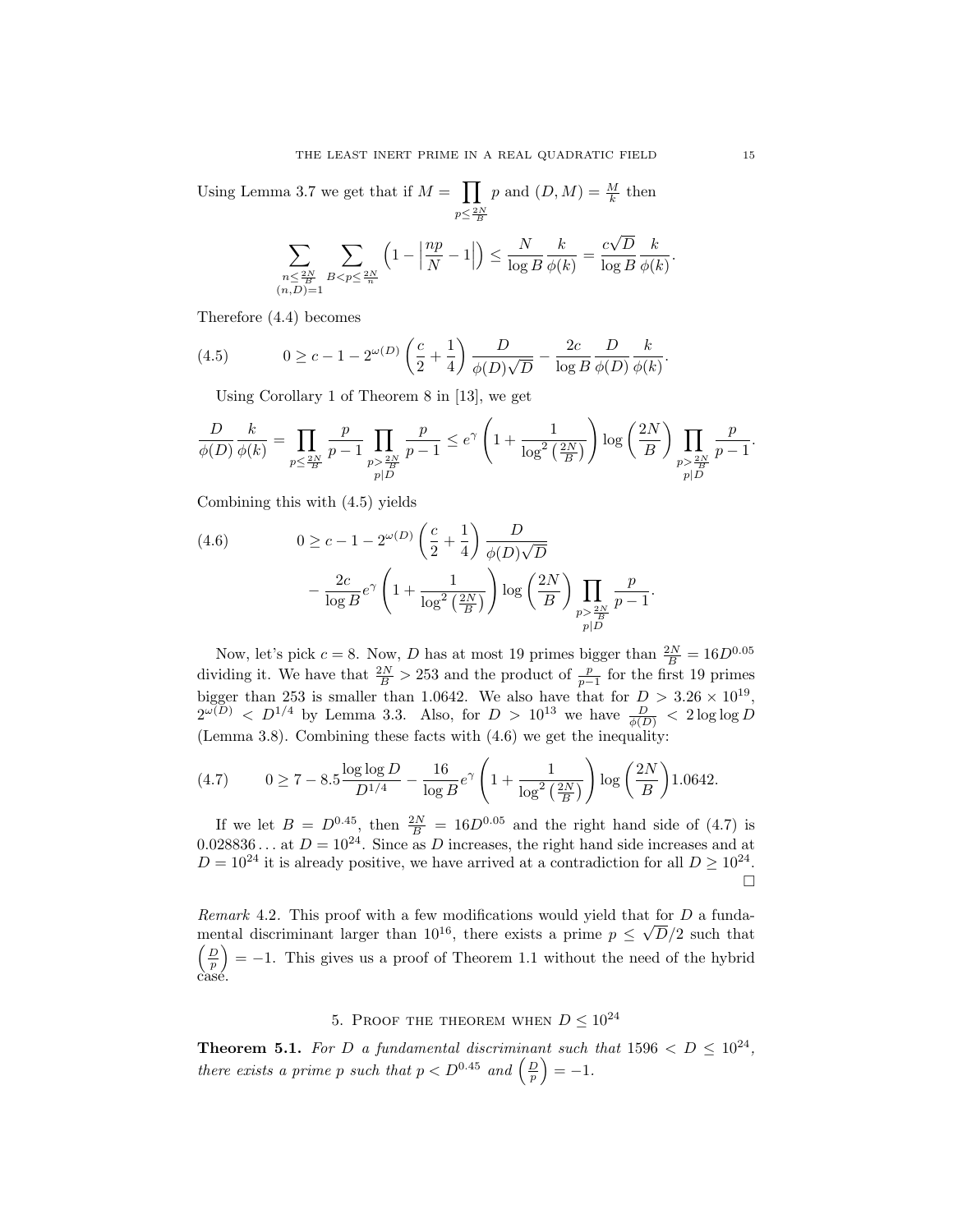*Proof.* Assume to the contrary that no such  $p$  exists. Following the same steps as in the proof of Theorem 4.1 we reach (4.4):

$$
0 \geq c - 1 - 2^{\omega(D)} \left( \frac{c}{2} + \frac{1}{4} \right) \frac{D}{\phi(D)\sqrt{D}} - \frac{2}{\sqrt{D}} \frac{D}{\phi(D)} \sum_{\substack{n \leq \frac{2N}{B} \\ (n,D)=1}} \sum_{B < p \leq \frac{2N}{n}} \left( 1 - \left| \frac{np}{N} - 1 \right| \right).
$$

From the proof of Lemma 3.5 we can get tighter inequalities for the inner sum in the double sum above. If we combine (3.14) and (3.16) we get: For  $n \leq \frac{N}{B}$ 

$$
\begin{split} & \sum_{B
$$

where  $c_1$  and  $c_2$  come from Table 1 in Lemma 3.4 and

$$
f(N,n) = c_2 + (\log 4) \left( \frac{\log \left( \frac{N}{n} \right)}{\log \left( \frac{2N}{n} \right)} \right) - 4c_1 \left( \frac{\log \left( \frac{N}{n} \right)}{\log \left( \frac{2N}{n} \right)} \right)^2.
$$

Now, for  $n > \frac{N}{B}$ , using (3.14) we get

$$
\sum_{B
$$

Something that will be important later on in the proof is that  $f(N, n)$  is decreasing whenever  $n < N/6.09$ , therefore let's prove it now:

*Claim* 1. For a fixed integer n, if we let  $c_1 = 0.239818$ , then for  $N > 6.09n$ ,  $f(N, n)$ is a decreasing function.

Proof of the Claim: First note that if we let  $x = \frac{\log\left(\frac{N}{n}\right)}{\log\left(\frac{2N}{n}\right)}$  $\frac{\log(n)}{\log(\frac{2N}{n})}$ , then  $f(N,n) = c_2 +$  $(\log 4)x - 4c_1x^2$ . We note that the maximum occurs when  $x_0 = \frac{\log 4}{8c_1} = 0.722576...$ For  $N > 6.09n$  we have  $x > x_0$  because x increases as N increases. Since  $f(N, n)$  is decreasing once  $x > x_0$ , then as N grows,  $f(N, n)$  decreases. This proves the claim.

Now, let  $c = 7.8$ ,  $c_1 = 0.239818$  and  $c_2 = 0.29251$ . Notice that  $N = c\sqrt{D}$ depends only on D and  $B = D^{0.45}$  also depends only on D. Now define

$$
g(n, D) = \frac{1}{\sqrt{D}} \begin{cases} g_1(N, n, B, c_1, c_2) & : n \le N/B; \\ g_2(N, n, B, c_1, c_2) & : n > N/B. \end{cases}
$$

Therefore for  $B \ge 10544111, (4.4)$  becomes

(5.1) 
$$
0 \ge 7.8 - 1 - 2^{\omega(D)} (4.15) \frac{\sqrt{D}}{\phi(D)} - \frac{2D}{\phi(D)} \sum_{\substack{n \le (15.6)D^{1/20} \\ (n,D)=1}} g(n,D).
$$

Now, let  $M = \prod$ p≤41 p and let  $m = \gcd(D, M)$ . Note that since m is squarefree and 41 is the 13th prime, then there are  $2^{13}$  possible values of m. Now, let's define a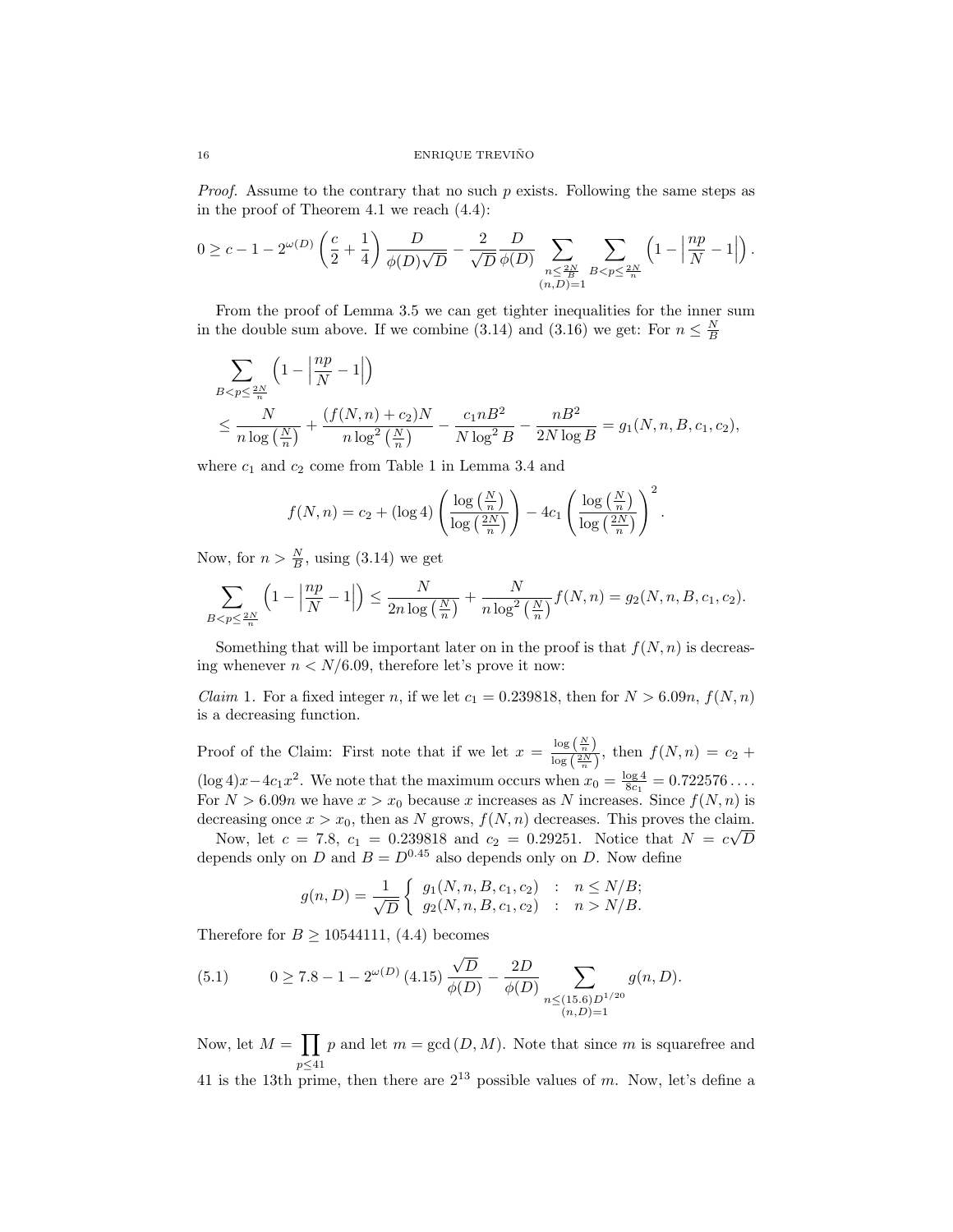function  $A(D, m, \omega, u)$  in the following way

$$
A(D, m, \omega, u) = 6.8 - 2^{\omega} (4.15) \frac{\sqrt{D}}{\phi(D)} - \frac{2D}{\phi(D)} \sum_{\substack{n \le u \\ (n,m)=1}} g(n, D).
$$

*Claim* 2. Let m be a fixed positive integer. Let U be a fixed real number. Let  $M = \prod p$ . Let  $D \leq U$  be a positive integer such that  $(D, M) = m$ . Now let p≤41  $u = |(15.6)U^{1/20}|$ . Let  $\omega$  be the maximum number of distinct primes a number

below U can have. If  $D \geq 4.05 \times 10^{15}$  then  $0 \geq A(D, m, \omega, u)$ .

Proof of the Claim: Let  $D \leq U$ . We have  $\omega(D) \leq \omega$ . We also have  $u \geq$  $|(15.6)D^{1/20}|$ . Now,  $D \ge 4.05 \times 10^{15} > 10544111^{1/0.45}$ , therefore  $B > 10544111$ and hence we have (5.1). Since  $m | D$ , if  $(n, D) = 1$  then  $(n, m) = 1$ . Also note that  $g(n, D) \geq 0$ . Combining this with  $(5.1)$  we have

$$
0 \ge 6.8 - 2^{\omega(D)}(4.15) \frac{\sqrt{D}}{\phi(D)} - \frac{2D}{\phi(D)} \sum_{\substack{n \le (15.6)D^{1/20} \\ (n,D)=1}} g(n,D)
$$
  
 
$$
\ge 6.8 - 2^{\omega}(4.15) \frac{\sqrt{D}}{\phi(D)} - \frac{2D}{\phi(D)} \sum_{\substack{n \le u \\ (n,m)=1}} g(n,D) = A(D,m,\omega,u).
$$

This proves the claim.

For example, when  $D \leq 10^{24}$ , we would have  $U = 10^{24}$ . Since any  $D \leq 10^{24}$  has at most 18 distinct prime factors,  $\omega = 18$ . Now,  $u = |(15.6)U^{1/20}| = |247.243|$ 247. Once we fix an m, we get that if  $D \geq 4.05 \times 10^{15}$  then  $0 \geq A(D, m, 18, 247)$ . Therefore to reach a contradiction we must find values of D for which

 $A(D, m, 18, 247) > 0.$ 

Once U and m are fixed, it seems that  $A(D, m, \omega, u)$  is increasing with D. The only cause for uncertainty comes from the factor  $\frac{D}{\phi(D)}$  and from  $g(n, D)$ . Let's deal with this. Let  $p_i$  be the *i*-th prime. Note  $p_{13} = 41$ . Since we want to maximize  $\frac{D}{\phi(D)}$ (to make  $A(D, m, \omega, u)$  as small as possible), then we do is consider the product of the smallest primes bigger than 41 and consider  $D_v(m) = m \times \prod_{i=1}^{n} p_i$ . Since we  $13$ 

also have to deal with  $g(n, D)$ , what we will do is make it as big as possible in a range. Let's analyze the value of  $g(n, D)$ :

If  $n \leq \frac{N}{B}$ , then

$$
g(n, D) = \frac{1}{\sqrt{D}} \left( \frac{N}{n \log\left(\frac{N}{n}\right)} + \frac{\left(f(N, n) + c_2\right)N}{n \log^2\left(\frac{N}{n}\right)} - \frac{c_1 n B^2}{N \log^2 B} - \frac{n B^2}{2N \log B} \right)
$$
  
= 
$$
\frac{c}{n \log\left(\frac{c\sqrt{D}}{n}\right)} + \frac{\left(f(N, n) + c_2\right)c}{n \log^2\left(\frac{c\sqrt{D}}{n}\right)} - \frac{c_1 n}{c D^{1/10} \log^2(D^{.45})} - \frac{n}{2c D^{1/10} \log(D^{.45})}
$$
  
= 
$$
H_1(n, D) - H_2(n, D),
$$

where  $H_1(n, D)$  consists of the two positive terms and  $H_2(n, D)$  consists of the two terms being substracted. Now,  $f(N, n)$  is decreasing for  $N > 6.09n$ . Since  $n \le u = 247$  we have that  $N > 6.09n$ . Therefore  $f(N, n)$  is decreasing, showing that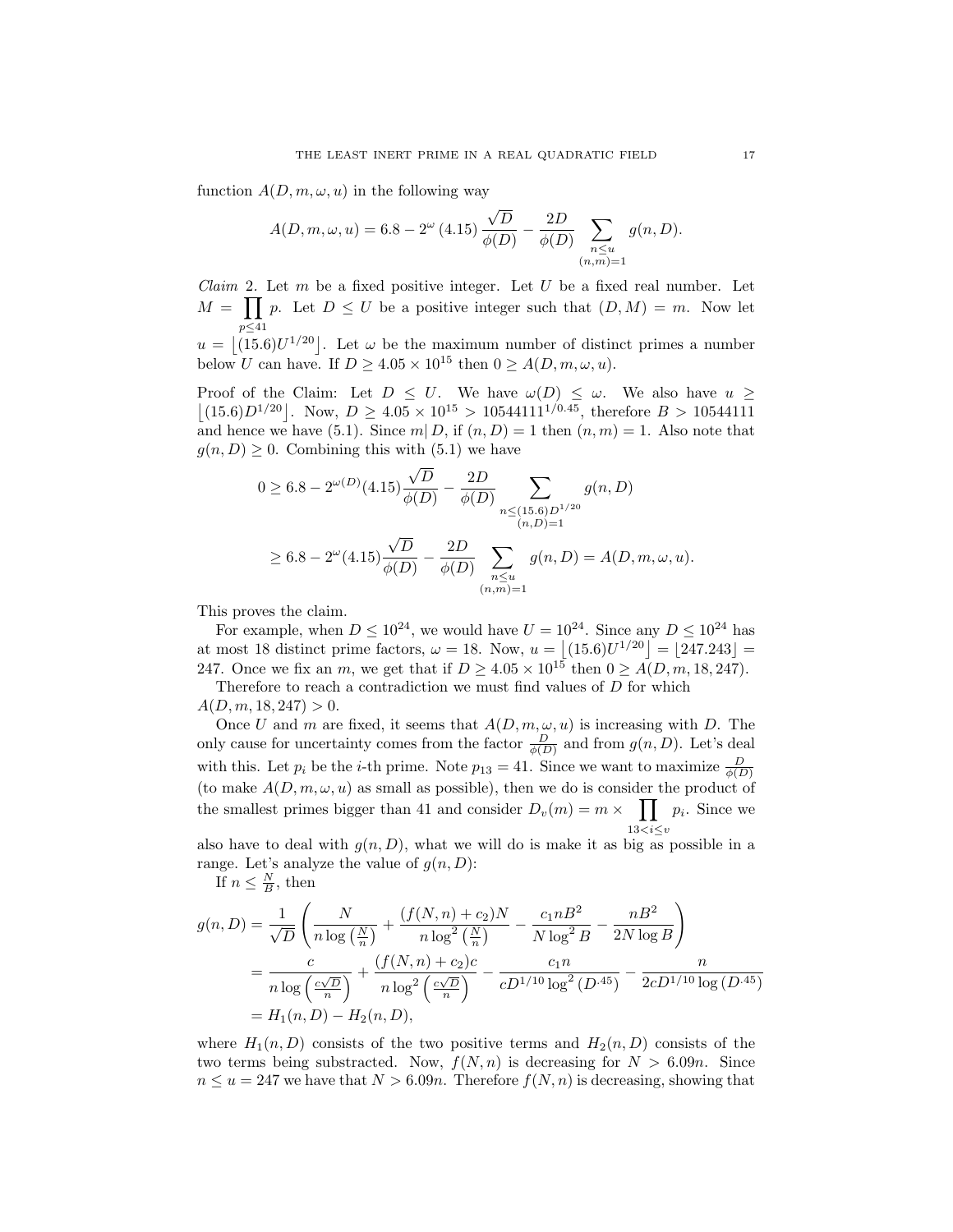$H_1(n, D)$  is decreasing.  $H_2(n, D)$  is also a decreasing function, making  $-H_2(n, D)$ an increasing function.

Now, for  $n > \frac{N}{B}$ , we have

$$
g(n, D) = \frac{1}{\sqrt{D}} \left( \frac{N}{2n \log\left(\frac{N}{n}\right)} + \frac{N}{n \log^2\left(\frac{N}{n}\right)} f(N, n) \right)
$$
  
= 
$$
\frac{c}{2n \log\left(\frac{c\sqrt{D}}{n}\right)} + \frac{cf(N, n)}{n \log^2\left(\frac{c\sqrt{D}}{n}\right)} = H_3(n, D).
$$

Again, because  $f(N, n)$  is decreasing, the right hand side is decreasing.

All of this allows us to get the following claim:

*Claim* 3. Let  $D, D_1, D_2$  be positive reals such that  $D \in [D_1, D_2)$ , and let

$$
G(n, D_1, D_2) := \begin{cases} H_1(n, D_1) - H_2(n, D_2) & n \leq cD_1^{0.05}; \\ H_3(n, D_1) & n > cD_2^{0.05}; \\ \max\{H_1(n, D_1) - H_2(n, D_2), H_3(n, D_1)\} & \text{otherwise.} \end{cases}
$$

Then  $g(n, D) \leq G(n, D_1, D_2)$ .

Proof of the Claim: If  $n \leq cD_1^{0.05}$ , then for any  $D \in [D_1, D_2)$  we have  $n \leq \frac{N}{B}$ , therefore  $g(n, D) = H_1(n, D) - H_2(n, D)$ . But, since both  $H_1$  and  $H_2$  are decreasing functions, we have  $g(n, D) \leq H_1(n, D_1) - H_2(n, D_2)$ .

If  $n > cD_2^{0.05}$ , then for any  $D \in [D_1, D_2)$  we have  $n > \frac{N}{B}$ , therefore  $g(n, D)$  =  $H_3(n, D)$ . Since  $H_3$  is decreasing we have  $g(n, D) \leq H_3(n, D_1)$ .

For the few values of n such that  $cD_1^{0.05} < n \leq cD_2^{0.05}$ , we just take the maximum, so we have  $g(n, D) \le \max \{H_1(n, D_1) - H_2(n, D_2), H_3(n, D_1)\}.$  This proves the claim.

Now, let's define a function similar to  $A$  called  $A_2$  so that we can take this into account.

$$
A_2(D, m, \omega, u, D_1, D_2) = 6.8 - \frac{2^{\omega} (4.15)}{\sqrt{D_1}} \frac{D}{\phi(D)} - \frac{2D}{\phi(D)} \sum_{\substack{n \le u \\ (n,m)=1}} G(n, D_1, D_2).
$$

*Claim* 4. Let  $D$  be a positive integer. Let  $m$  be defined the same way as in Claim 2. Let v be an integer  $\geq 13$  such that  $D_v(m) \geq 4.05 \times 10^{15}$ . Let  $D_1$  and  $D_2$  be real numbers such that  $[D_1, D_2) \subseteq [D_v(m), D_{v+1}(m))$ . Let  $\omega = \omega(m) + v - 13$ . Let  $u = \left[ (15.6)D_2^{0.05} \right]$ . Then, if  $D \in [D_1, D_2)$ , we have  $0 \ge A_2(D_v(m), m, \omega, u, D_1, D_2)$ .

Proof of the Claim: Since  $m | D$  and  $D < D_{v+1}(m)$  then  $\omega(D) < \omega(m)+v+1-13 \le$  $\omega(m) + v - 13 = \omega$ . We also have

$$
\frac{D}{\phi(D)} = \frac{m}{\phi(m)} \prod_{\substack{p > p_{13} \\ p \mid D}} \frac{p}{p-1} \le \frac{m}{\phi(m)} \prod_{13 < i \le v} \frac{p_i}{p_i - 1} = \frac{D_v(m)}{\phi(D_v(m))}.
$$

From Claim 3, we have  $g(n, D) \leq G(n, D_1, D_2)$ . Also, from Claim 2 using  $U =$  $D_2$  and because  $\omega(D) \leq \omega$ , we have for  $D \geq 4.05 \times 10^{15}$ , the inequality  $0 \geq$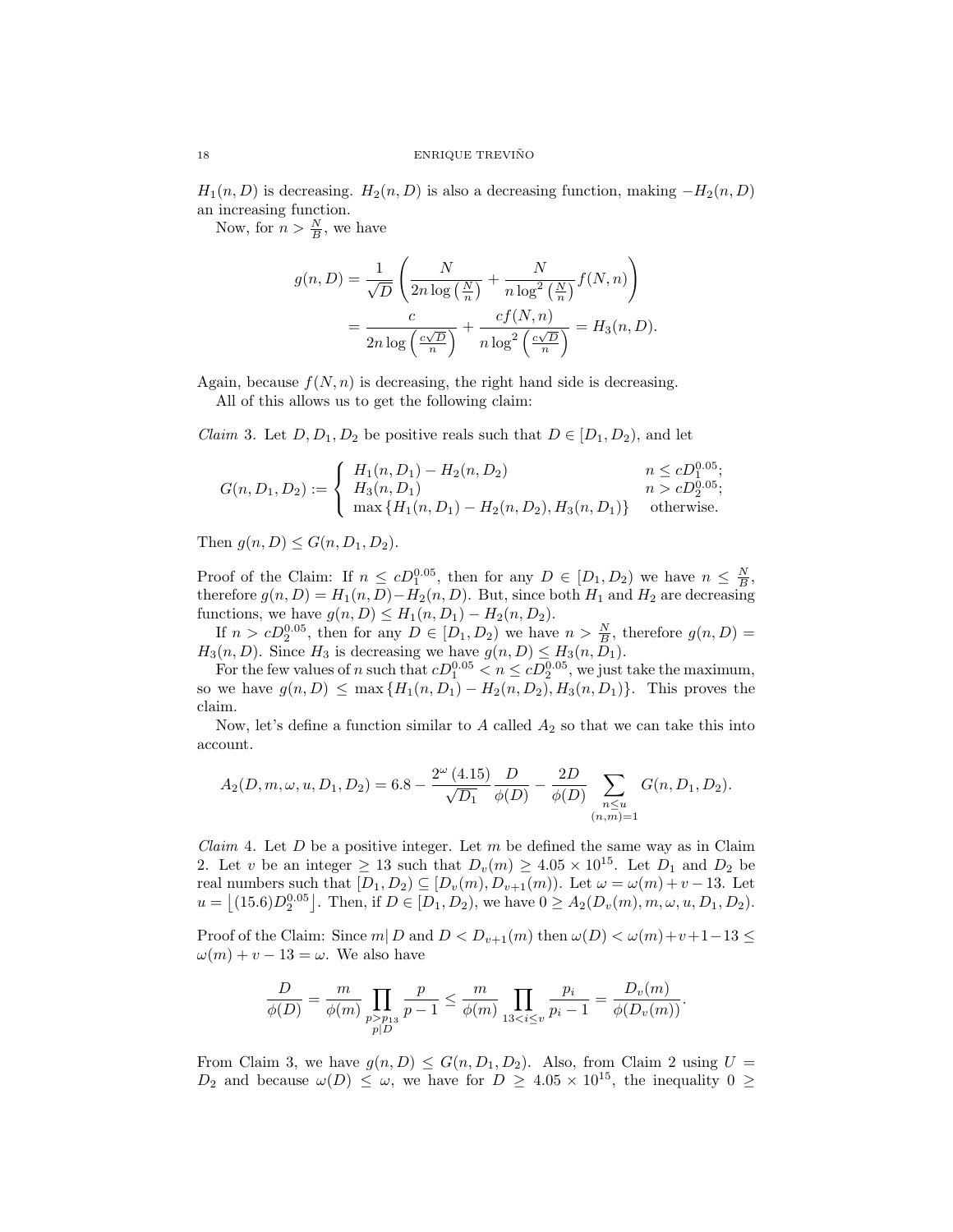$A(D, m, \omega, u)$ . Therefore, we have

$$
0 \ge A(D, m, \omega, u) = 6.8 - \frac{2^{\omega}(4.15)}{\sqrt{D}} \frac{D}{\phi(D)} - \frac{2D}{\phi(D)} \sum_{\substack{n \le u \\ (n,m)=1}} g(n, D)
$$
  

$$
\ge 6.8 - \frac{2^{\omega}(4.15)}{\sqrt{D_1}} \frac{D_v(m)}{\phi(D_v(m))} - \frac{2D_v(m)}{\phi(D_v(m))} \sum_{\substack{n \le u \\ (n,m)=1}} G(n, D_1, D_2)
$$
  

$$
= A_2(D_v(m), m, \omega, u, D_1, D_2).
$$

What this allows us to do is just check  $A_2(D, m, \omega, u, D_1, D_2)$  for some numbers and cover a whole interval. Our implementation will run by checking

$$
A_2(D_v(m), m, \omega, u, D_v(m), D_{v+1}(m)),
$$

where  $\omega = \omega(m) + v - 13$  and  $u = \lfloor (15.6)D_{v+1}(m) \rfloor$ . The process is then to find for each  $m$  the first  $v$  such that

$$
A_2(D_v(m), m, \omega, u, D_v(m), D_{v+1}(m)) > 0,
$$

and

$$
A_2(D_{v+i}(m), m, \omega, u, D_{v+i}(m), D_{v+i+1}(m)) > 0
$$

for all positive integers i while  $D_{v+i}(m) \leq 10^{24}$ . We will denote this  $D_v(m)$  by  $K(m)$ . Now, we find the maximum  $K(m)$  among the  $2^{13}$  possible m's. We denote this maximum by K and we note that for all  $D \geq K$  with  $D \leq 10^{24}$  we have  $A(D, m, \omega, u) > 0$ , giving us a contradiction, yielding the desired theorem for  $D \geq$ K.

Since the odd cases are easier than the even ones (because  $D/\phi(D)$ ) is smaller when  $D$  is odd), we split the process in dealing with the odd  $D$ 's first and then with the even D's. After running a loop that computes  $K(m)$  for every odd m and finds the maximum value K, we find that  $K = 21853026051351495 < 2.2 \times 10^{16}$ . This implies that for all  $D \geq 2.2 \times 10^{16}$ , odd fundamental discriminants, the theorem is true. Since we had already dealt with the case  $D \leq 2.6 \times 10^{17}$ , this finishes the proof for odd D.

Now let's consider the case where  $D$  is even. In this case our goal is to prove it for all  $D \geq 1.04 \times 10^{18}$ , since we have computational tables proving the smaller D. Just as in the case for odd m, we run a loop that computes  $K(m)$  for every even  $m$  and then find the maximum among this, which we call  $K$ . In this case,  $K = 1707159924755154870 < 1.71 \times 10^{18}$ . Note that K is slightly larger than our desired outcome since it doesn't lead us all the way down to  $1.04 \times 10^{18}$ . This forces us to work a little harder to reach the theorem.

To get rid of this new obstacle we use the fact that in Claim 4 we have more flexibility than we've been using. We need not have  $D_1 = D_v(m)$  and  $D_2 =$  $D_{v+1}(m)$  as we have been using so far, we could pick values in between. First of all, we found all the m values that have  $D(m, U) > 1.04 \times 10^{18}$ . There are only twelve values of m. By the nature of the process the twelve counterexamples are of the form  $D_v(m)$ . Seven of the examples have  $v = 20$  and the other five have  $v = 19$ . Therefore what we can do is consider  $D_1 = 32D_{v-1}(m)$  and  $D_2 = D_v(m)$ . After evaluating  $A(D_v(m), m, \omega, u, D_1, D_2)$  for these twelve m's, we find that all of them are greater than zero. This completes the proof for even values.

Combining the result for even and odd values yields the theorem.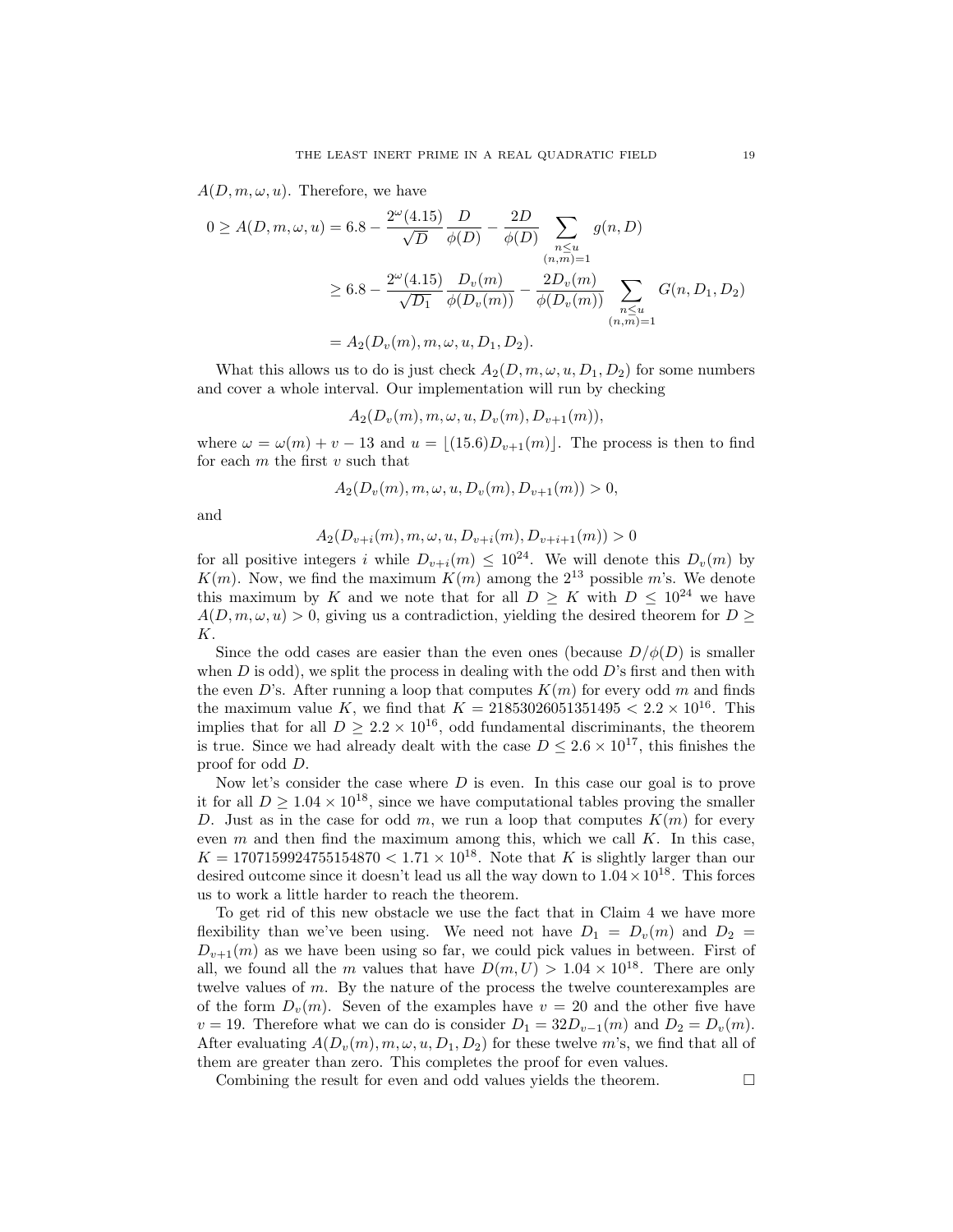As an extra note, this naive algorithm runs in around 15 minutes on a Pentium(R) Dual-Core CPU E5300 @ 2.60GHz.

*Remark* 5.2. With the same techniques we can prove that for  $D$  a fundamental discriminant satisfying  $D > 10^{24}$ , there exists a prime p such that  $p \leq D^{3/7}$  and the Kronecker symbol  $(D/p) = -1$ . Computations on pseudosquares (see [15] and [17]) suggest that sieving machines can check for the values below  $10^{24}$  (such as MSSU computed the values under  $10^{18}$ ).

## 6. Acknowledgements

I would like to thank my advisor Carl Pomerance for his guidance in this problem. He has been very patient, insightful and inspiring. I would also like to thank Kannan Soundararajan for suggesting the problem. Finally, I would like to thank the anonymous referee for carefully reading the manuscript and making helpful suggestions.

#### **REFERENCES**

- [1] E. Bach. Explicit bounds for primality testing and related problems. Math. Comp., 55(191):355–380, 1990.
- [2] D. A. Burgess. On character sums and primitive roots. Proc. London Math. Soc. (3), 12:179– 192, 1962.
- [3] R. Crandall and C. Pomerance. Prime numbers. Springer, New York, second edition, 2005. A computational perspective.
- [4] P. Dusart. Sharper bounds for  $\psi$ ,  $\theta$ ,  $\pi$ , $p_k$ . Laboratoire d'Arithmétique, de Calcul formel et d'Optimisation, 1998.
- [5] P. Dusart. Inégalités explicites pour  $\psi(X)$ ,  $\theta(X)$ ,  $\pi(X)$  et les nombres premiers. C. R. Math. Acad. Sci. Soc. R. Can., 21(2):53–59, 1999.
- [6] A. Granville, R. A. Mollin, and H. C. Williams. An upper bound on the least inert prime in a real quadratic field. Canad. J. Math., 52(2):369–380, 2000.
- [7] M. Levin, C. Pomerance, and K. Soundararajan. Fixed points for discrete logarithms. In Algorithmic number theory, volume 6197 of Lecture Notes in Comput. Sci., pages 6–15. 2010.
- [8] R. F. Lukes, C. D. Patterson, and H. C. Williams. Some results on pseudosquares. Math. Comp., 65(213):361–372, S25–S27, 1996.
- [9] R. A. Mollin. Quadratics. CRC Press Series on Discrete Mathematics and its Applications. CRC Press, Boca Raton, FL, 1996.
- [10] H. L. Montgomery and R. C. Vaughan. Multiplicative number theory. I. Classical theory, volume 97 of Cambridge Studies in Advanced Mathematics. Cambridge University Press, Cambridge, 2007.
- [11] K. K. Norton. Numbers with small prime factors, and the least kth power non-residue. Memoirs of the American Mathematical Society, No. 106. American Mathematical Society, Providence, R.I., 1971.
- [12] K. K. Norton. Bounds for sequences of consecutive power residues. I. In Analytic number theory (Proc. Sympos. Pure Math., Vol. XXIV, St. Louis Univ., St. Louis, Mo., 1972), pages 213–220. Amer. Math. Soc., Providence, R.I., 1973.
- [13] J. B. Rosser and L. Schoenfeld. Approximate formulas for some functions of prime numbers. Illinois J. Math., 6:64–94, 1962.
- [14] L. Schoenfeld. Sharper bounds for the Chebyshev functions  $\theta(x)$  and  $\psi(x)$ . II. Math. Comp., 30(134):337–360, 1976.
- [15] J. P. Sorenson. Sieving for pseudosquares and pseudocubes in parallel using doubly-focused enumeration and wheel datastructures. In Algorithmic number theory, volume 6197 of Lecture Notes in Comput. Sci., pages 331–339. 2010.
- [16] E. Treviño. Numerically explicit estimates for character sums. 2011. Thesis (Ph.D.)– Dartmouth College.
- [17] K. Wooding. The sieve problem in one- and two-dimensions. 2010. Thesis (Ph.D.)–University of Calgary.